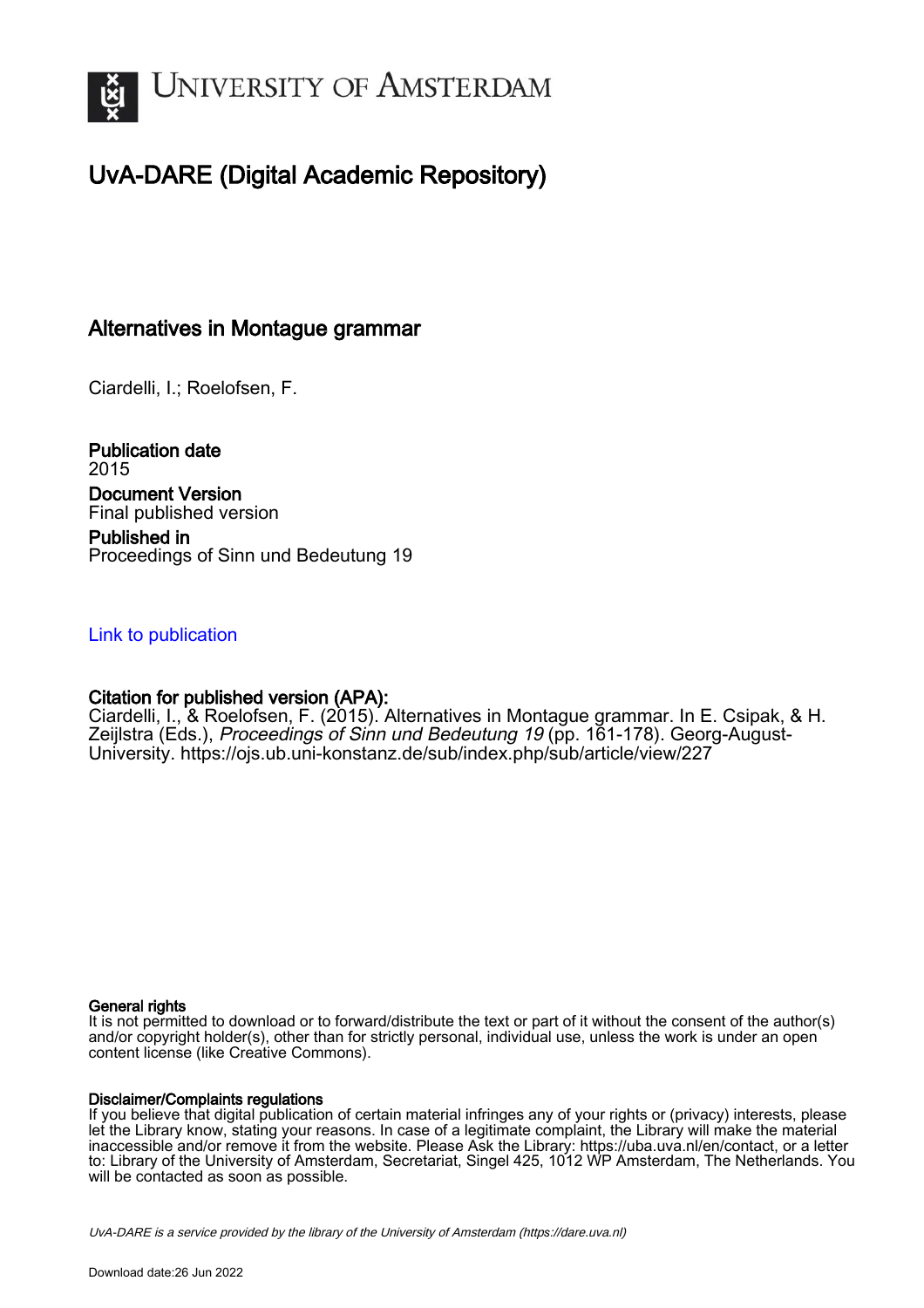# Alternatives in Montague Grammar<sup>1</sup>

Ivano Ciardelli — *Institute for Logic, Language, and Computation, University of Amsterdam* Floris Roelofsen — *Institute for Logic, Language, and Computation, University of Amsterdam*

Abstract. The type theoretic framework for natural language semantics laid out by Montague (1973) forms the cornerstone of formal semantics. Hamblin (1973) proposed an extension of Montague's basic framework, referred to as *alternative semantics*. In this framework, the meaning of a sentence is not taken to be a single proposition, but rather a *set* of propositions—a set of *alternatives*. While this more fine-grained view on meaning has led to improved analyses of a wide range of linguistic phenomena, it also faces a number of problems. We focus here on two of these, in our view the most fundamental ones. The first has to do with how meanings are *composed*, i.e., with the type-theoretic operations of function application and abstraction; the second has to do with how meanings are *compared*, i.e., the notion of entailment. Our aim is to reconcile what we take to be the essence of Hamblin's proposal with the solid type-theoretic foundations of Montague grammar, in such a way that the observed problems evaporate. Our proposal partly builds on insights from recent work on inquisitive semantics (Ciardelli et al. 2013), and it also further advances this line of work, specifying how the inquisitive meaning of a sentence, as well as the set of alternatives that it introduces, may be built up compositionally.

Keywords: alternative semantics, inquisitive semantics, compositionality, entailment.

#### 1. Introduction

Alternative semantics (Hamblin 1973; Rooth 1985; Kratzer and Shimoyama 2002, among others) diverges from the standard, Montagovian framework for natural language semantics in that the semantic value of an expression is taken to be a *set* of objects in the expression's usual domain of interpretation, rather than a single object. For instance, the semantic value of a complete sentence is not a proposition but a *set* of propositions, the semantic value of an individual-denoting expression is not an individual but a *set* of individuals, and so on. Alternative semantics has been fruitfully applied to a range of linguistic phenomena, including questions (Hamblin 1973),

<sup>&</sup>lt;sup>1</sup>This paper has been presented at the Fifth Questions in Discourse Workshop in Stuttgart, the Logic and Language Seminar in Tilburg, and the Nineteenth Sinn und Bedeutung Conference in Göttingen. We are grateful to Reinhard Muskens, Daniel Gutzmann, Wataru Uegaki, and Yimei Xiang for helpful questions and comments on these occasions. We are also grateful to Lucas Champollion, Liz Coppock, Donka Farkas, Andreas Haida, Edgar Onea, Anna Szabolcsi, and Matthijs Westera for extensive discussion of the ideas presented here. We are especially grateful to Jeroen Groenendijk, with whom we have worked very closely over the past few years, and to Maria Aloni and Nadine Theiler, with whom we have collaborated to develop a fully compositional inquisitive semantics. The present paper was written in parallel with Nadine's MSc thesis (Theiler 2014), as well as a joint paper (Roelofsen, Theiler, and Aloni 2014) developing an account of declarative and interrogative complements in inquisitive semantics. While the focus of these works is somewhat different, they all contribute to the same overall goal. Finally, financial support from the Netherlands Organization for Scientific Research (NWO) is gratefully acknowledged.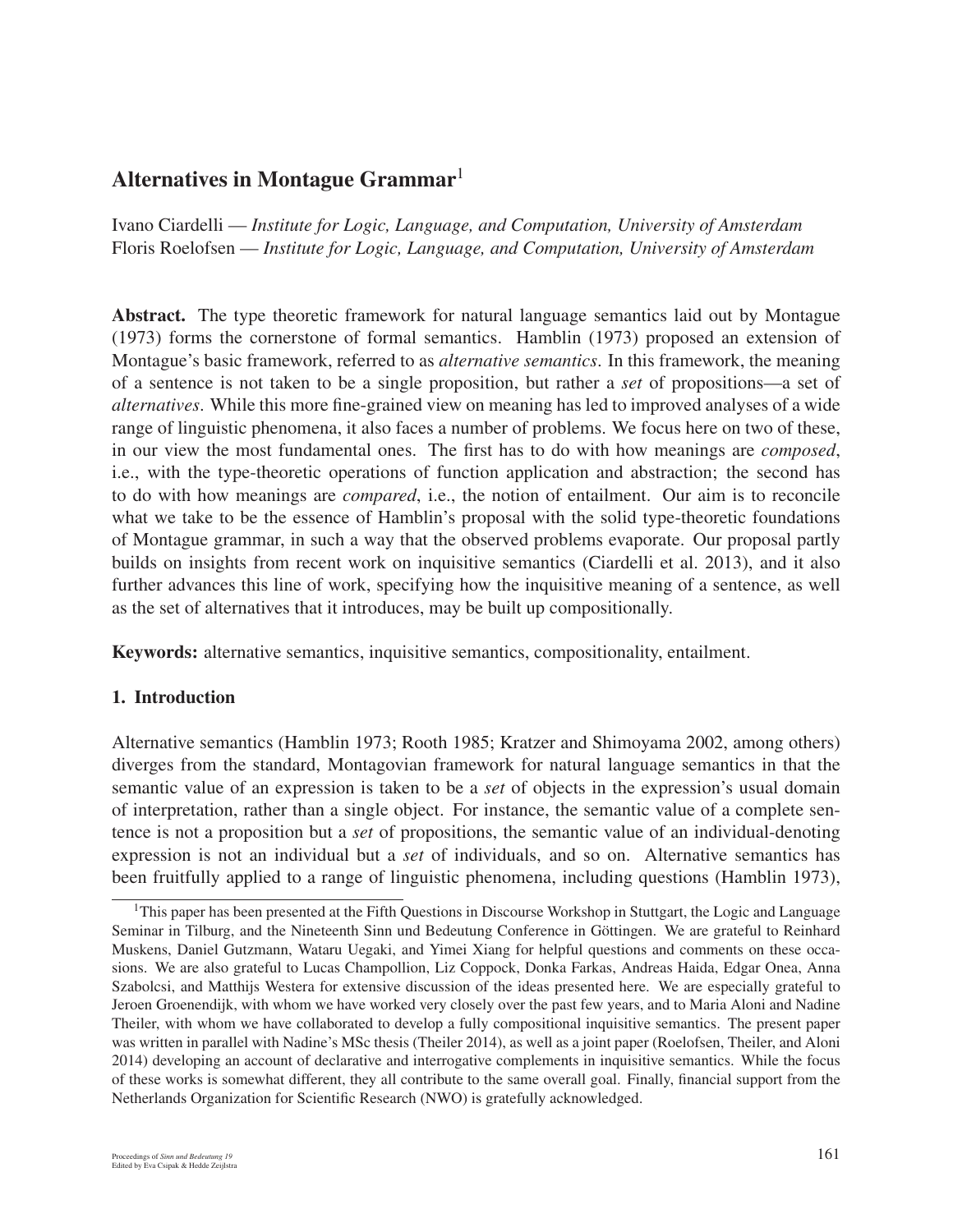focus (Rooth 1985), indeterminate pronouns (Shimoyama 2001; Kratzer and Shimoyama 2002), indefinites (Kratzer and Shimoyama 2002; Menéndez-Benito 2005; Aloni 2007), and disjunction (Simons 2005; Alonso-Ovalle 2006; Aloni 2007).<sup>2</sup> While this wealth of applications shows that alternatives are a useful tool in the semantic analysis of natural language, the move from the basic Montagovian framework to an alternative-based one also raises some fundamental issues. In this paper, we will be concerned with two such issues, in our opinion the most basic ones. The first issue, which we will refer to as the *compositionality issue*, has to do with the fact that in alternative semantics, meanings can no longer be composed by means of the standard type-theoretic operations of function application and abstraction. The second, which we will refer to as the *entailment issue*, has to do with the fact that meanings in alternative semantics can no longer be compared by means of the standard type-theoretic notion of entailment. Both problems concern very fundamental features of the semantic framework, and moreover, as we shall see, neither of them has a straightforward direct solution.

Rather than looking harder for a solution, our strategy will be to take a step back and examine why these problems arise in the first place. We will argue that it is not the presence of alternatives *per se* that is to be held responsible, but rather some specific features of the architecture of alternative semantics. We argue that these features are not essential, and that by making different architectural choices it is possible to obtain a framework in which the observed problems do not arise.

The paper has a straightforward structure: Section 2 is concerned with the compositionality issue, Section 3 with the entailment issue, and Section 4 concludes.

#### 2. Compositionality

In the standard Montagovian framework, the semantic value of an expression  $\alpha$  of type  $\tau$  (notation:  $\alpha$ : *τ*) relative to an assignment g is an object  $[\![\alpha]\!]_g$  in the corresponding domain  $D_{\tau}$ , where the basic types  $e, t$ , and s correspond to primitive domains of individuals, truth-values and possible worlds, respectively, and a derived type  $\langle \sigma, \tau \rangle$  corresponds to the domain  $D_{\langle \sigma, \tau \rangle} = \{f \mid f : D_{\sigma} \to D_{\tau}\}\$  of functions from objects of type  $\sigma$  to objects of type  $\tau$ . This setup allows us to compose meanings through the basic type-theoretic operations of function application and abstraction:

- (1) **Function Application:** if  $\alpha$ : $\langle \sigma, \tau \rangle$  and  $\beta$ :  $\sigma$  then  $[\![\alpha(\beta)]\!]_g = [\![\alpha]\!]_g (\llbracket \beta \rrbracket_g) \in D_\tau$
- (2) **Abstraction:** if  $\alpha : \tau$  and  $x : \sigma$  then  $[\![\lambda x . \alpha]\!]_g$  is the function mapping any  $x \in D_{\sigma}$  to  $[\![\alpha]\!]_{g[x/x]}$ In the meta-language we will use  $\lambda x$ .  $[\alpha]_{g[x/x]}$  as a shorthand description of this function.<sup>3</sup>

<sup>2</sup>We will concentrate here on the role of alternatives at the level of *ordinary semantic values*; the use of alternative semantics to represent *focus semantic values* (Rooth 1985) is beyond the immediate scope of the paper.

<sup>3</sup>Our general typographic convention is to use boldface for expressions in the object language ('logical form'), and the standard font for meta-language descriptions of semantic objects.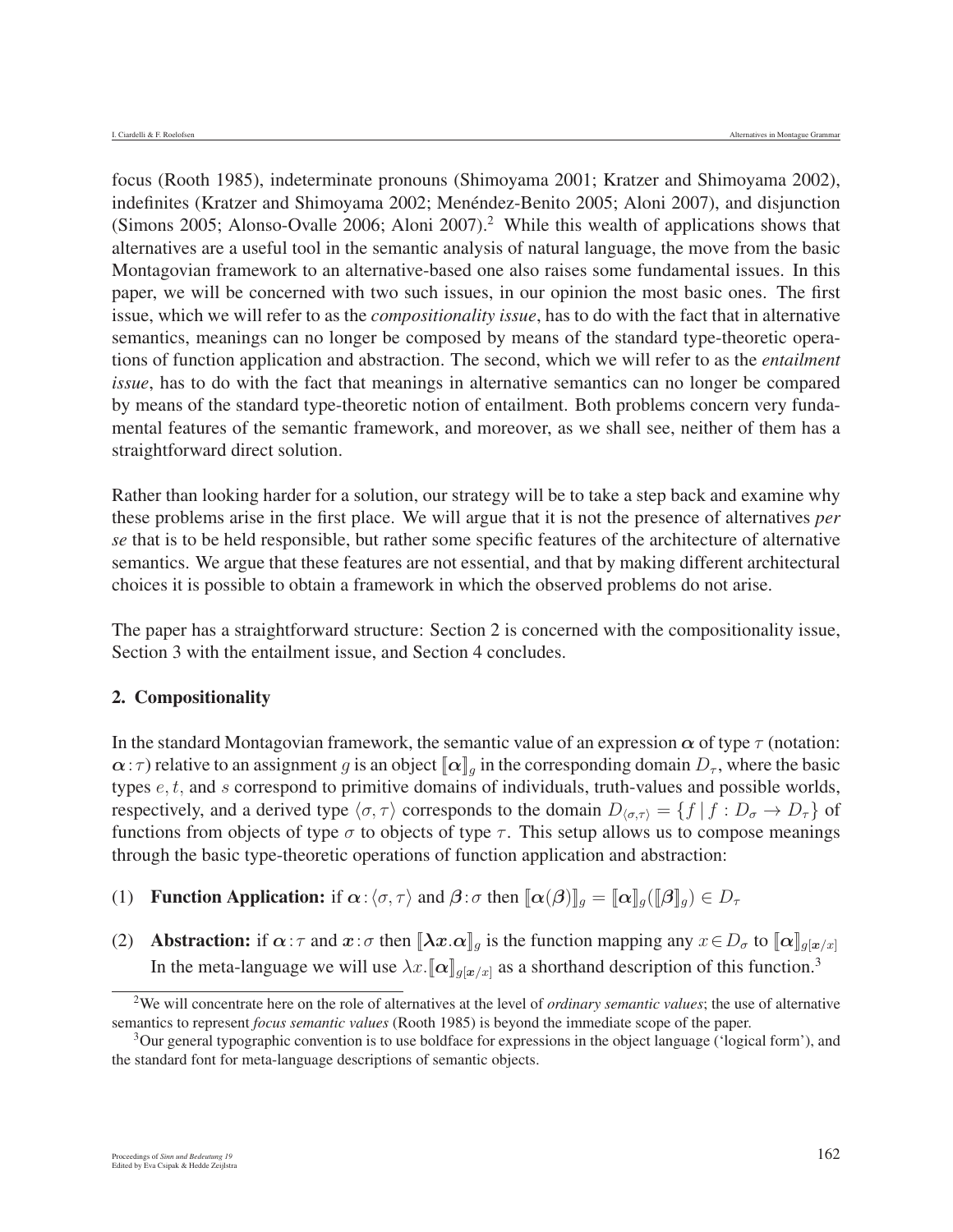By contrast, in alternative semantics the semantic value  $\|\alpha\|_q$  of an expression  $\alpha : \tau$  is no longer a single object in  $D_{\tau}$ , but rather a *set* of such objects:  $[\![\alpha]\!]_g \subseteq D_{\tau}$ .<sup>4</sup> As a consequence, meanings can no longer be composed by means of the standard type theoretic operations. Let us see why.

#### 2.1. Composition in alternative semantics

**Function application.** First consider the operation of function application. Suppose  $\alpha$  is an expression of type  $\langle \sigma, \tau \rangle$  and  $\beta$  an expression of type  $\sigma$ . In alternative semantics, we have that  $[\![\boldsymbol{\alpha}]\!]_g \subseteq D_{\langle \sigma,\tau \rangle}$  and  $[\![\boldsymbol{\beta}]\!]_g \subseteq D_{\sigma}$ . Now suppose we want to compute the meaning of  $\boldsymbol{\alpha}(\boldsymbol{\beta})$ . We can no longer obtain  $\llbracket \alpha(\beta) \rrbracket_g$  by simply applying  $\llbracket \alpha \rrbracket_g$  to  $\llbracket \beta \rrbracket_g$ , because  $\llbracket \alpha \rrbracket_g$  is not a function.<sup>5</sup> Thus, the type-theoretic rule of function application cannot be used to compute  $\llbracket \alpha(\beta) \rrbracket_q$ .

Instead,  $[\alpha]_q$  is now a *set* of functions from objects of type  $\sigma$  to objects of type  $\tau$ . Since  $[\beta]_q$  is a set of objects of type  $\sigma$ , what we *can* naturally do is apply each function  $f \in [\![\alpha]\!]_g$  to each object  $d \in [\![\beta]\!]_q$ . The set of all objects  $f(d)$  obtained in this way is a subset of  $D_{\tau}$ , and thus a suitable semantic value for  $\alpha(\beta)$ . This operation, known as *pointwise function application*, is indeed taken to be the fundamental composition rule in alternative semantics.

# (3) **Pointwise function application:** if  $\alpha$  :  $\langle \sigma, \tau \rangle$  and  $\beta$  :  $\sigma$ then  $\alpha(\beta)$ :  $\tau$  and  $[\![\alpha(\beta)]\!]_q = \{f(d) | f \in [\![\alpha]\!]_q \}$  and  $d \in [\![\beta]\!]_q$

However, this rule has an important drawback. In computing the meaning of a complex expression  $\alpha(\beta)$  using pointwise function application, the functor  $\alpha$  only has access to each alternative for  $\beta$ in isolation; it does not have access to the whole set at once. But in fact, many functors in natural language *do* need access to the whole set of alternatives introduced by their argument at once. Take for instance negation. The standard treatment of sentential negation in alternative semantics is as follows (see, e.g., Kratzer and Shimoyama 2002):

(4)  $\left[\text{not } \beta\right]_g = \{\bigcup$  $[\![\beta]\!]_g$  where  $\bigcup [\![\beta]\!]_g$  denotes the set-theoretic complement of  $\bigcup [\![\beta]\!]_g$ 

To determine  $\bigcup_{i} [\beta]_g$ , not clearly needs access to all the alternatives for  $\beta$  at once. This result is impossible to obtain by associating negation with a set of objects  $[\text{not}]_g \in D_{\langle t,t \rangle}$  and letting them

<sup>&</sup>lt;sup>4</sup>In some work on alternative semantics, the types that expressions are usually taken to have are systematically adapted: expressions that are usually taken to be of type  $\tau$  are now rather taken to be of type  $\langle \tau, t \rangle$  (see, e.g., Shan 2004; Novel and Romero 2010). The usual correspondence between the type of an expression and its semantic value is then preserved. In other work, the usual types are preserved: expressions that are usually taken to be of type  $\tau$  are still taken to be of type  $\tau$  (see, e.g., Kratzer and Shimoyama 2002; Alonso-Ovalle 2006). In this case, the correspondence between the type of an expression and its semantic value changes: the semantic value of an expression of type  $\tau$  is no longer a single object in  $D_{\tau}$ , but rather a set of such objects. The choice between these two options seems immaterial; for concreteness we assume the second, but our arguments do not hinge on this assumption.

<sup>&</sup>lt;sup>5</sup>To be more precise, the problem is that  $[\![\alpha]\!]_g$  it is not a function of the *right type*. We can of course construe the set  $[\![\alpha]\!]_g \subseteq D_{\langle \sigma,\tau \rangle}$  as a function from  $D_{\langle \sigma,\tau \rangle}$  to  $\{0,1\}$ ; but since  $[\![\beta]\!]_g \notin D_{\langle \sigma,\tau \rangle}$ , this does not help.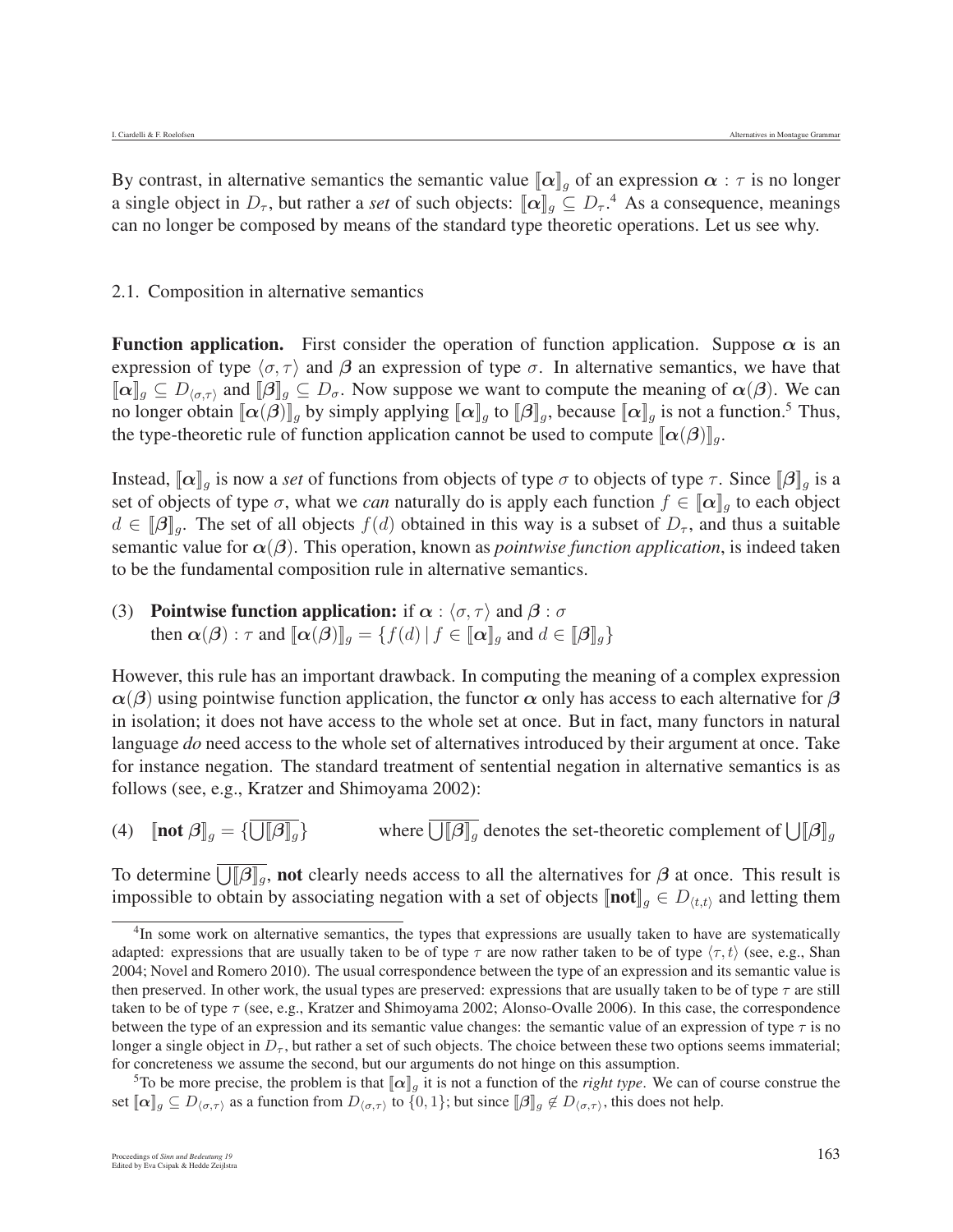combine with the alternatives for *β* by pointwise function application. Thus, negation needs to be treated *syncategorematically*, that is, by means of a tailor-made rule in the grammar.

This problem is not confined to a few exceptional cases: in fact, the class of operators that need access to the whole set of alternatives for their argument includes virtually all operators that are interesting from an alternative semantics perspective: modals (e.g., Simons 2005; Aloni 2007), conditionals (e.g., Alonso-Ovalle 2006), exclusive strengthening operators (e.g., Menéndez-Benito 2005; Alonso-Ovalle 2006; Roelofsen and van Gool 2010), existential and universal closure operators (e.g., Kratzer and Shimoyama 2002), and even question-embedding verbs. Adopting pointwise function application as our fundamental composition rule implies that none of these operators can be given a meaning of their own. Instead, they all have to be treated by means of tailor-made, syncategorematic composition rules. Clearly, this is undesirable: we would like our grammar to contain only a few, general composition rules, and we would like the contribution of a specific linguistic item to be derived from its lexical meaning, based on these general rules.

**Abstraction.** Now let us consider abstraction. Suppose  $\alpha : \tau$  contains a variable  $x : \sigma$ , and suppose we want to abstract over x to obtain an expression  $\lambda x.\alpha$  of type  $\langle \sigma, \tau \rangle$ . This is an operation that is often used in semantics, typically (though not exclusively) in order to deal with quantification. What semantic value should we assign to  $\lambda x.\alpha$ ? We cannot apply the standard abstraction rule, which would identify  $[\lambda x.\alpha]_g$  with the function mapping every  $x \in D_{\sigma}$  to  $[\alpha]_{g[x/x]}$ . For, that would be a function from  $D_{\sigma}$  to subsets of  $D_{\tau}$ . But what we need for  $[\lambda x. \alpha]_q$  is a different object, namely, a *set of functions* from  $D_{\sigma}$  to  $D_{\tau}$ , since we want that  $[\![\lambda x.\alpha]\!]_g \subseteq D_{\langle \sigma,\tau \rangle}$ . Thus, standard abstraction cannot be applied in alternative semantics.

Is there an alternative-friendly version of the abstraction rule? In other words, is there a satisfactory way to define which functions should belong to the set  $[\lambda x. \alpha]_q$ ? A natural candidate is the following, proposed by Kratzer and Shimoyama (2002):

(5) 
$$
\llbracket \lambda x. \alpha \rrbracket_g := \{ f : D_{\sigma} \to D_{\tau} \mid \text{ for any } x \in D_{\sigma}, f(x) \in \llbracket \alpha \rrbracket_{g[x/x]} \}
$$

However, Shan (2004) has pointed out that this proposal, combined with the standard techniques for quantification, leads to problematic empirical predictions. He furthermore argued that it is impossible to obtain the right set of functions in a principled way, and that an alternative-based notion of meaning therefore calls for a variable-free approach to meaning composition (Szabolcsi 1989; Jacobson 1999), which does entirely without abstraction. Novel and Romero (2010) argue that the cases which Shan deemed problematic could in fact be dealt with by enriching the underlying type theory with a new basic type for assignments, following Poesio (1996), and making certain assumptions about the meaning of wh-indefinites. Charlow (2014), however, points out that this remedy still fails for cases where the abstraction operator binds into an indefinite in its scope.

We will not make a direct contribution to this debate. Instead, we will take a more conservative approach, and ask whether it is at all necessary to depart from the standard abstraction mechanism.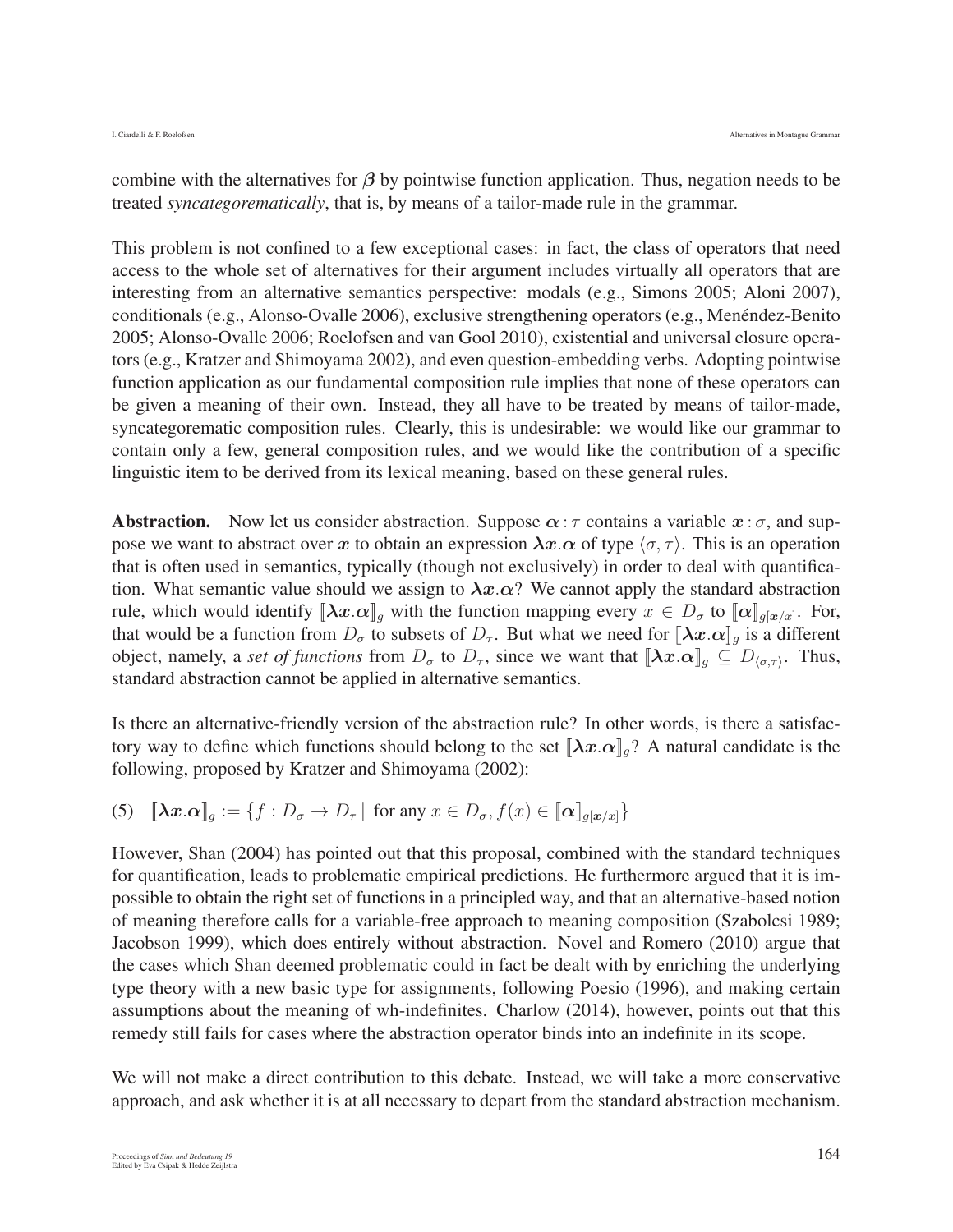#### 2.2. Composing alternatives using standard composition rules

In our view, the feature of alternative semantics that is responsible for its empirical success is the fact that sentences are taken to express *sets of propositions*, rather than single propositions. This yields a notion of sentence meaning that is more structured than the standard, truth-conditional notion, and this extra structure seems to play a key role in a range of linguistic phenomena.

However, alternative semantics does not just assume that sentences express sets of propositions: it goes on to assume that *every expression* denotes a set of objects in the corresponding domain. As we have seen, this stronger assumption forces us to depart from the standard composition rules.

There does not seem to be any particular conceptual motivation for the assumption that every expression denotes a set of objects. Moreover, in linguistic applications of the framework the assumption does not seem essential, as we will show in a moment for some concrete cases. Most importantly, if we discharge this stronger assumption, then it becomes apparent that the remaining, more fundamental assumption, i.e., that sentences express sets of propositions, is perfectly compatible with the standard type-theoretic operations of meaning composition. We will demonstrate this by sketching a framework that is based on the following three assumptions:

- 1. the semantic value of a complete sentence is a set of propositions;
- 2. the semantic value of an expression of type  $\tau$  is a single object in  $D_{\tau}$ ;
- 3. the fundamental composition rules are the standard type-theoretic ones.

In this framework, which we will refer to as *possibility semantics*, it is not the compositional machinery, but rather the *typing of expressions* that needs to be adjusted. For instance, consider a complete sentence  $\alpha$ . By assumption (1), its semantic value  $\|\alpha\|_q$  should be a set of propositions. Moreover, by assumption (2),  $\|\alpha\|_q$  will be an object in the domain  $D_\tau$  of the corresponding type. Thus, we must take sentences to be of a type  $\tau$  such that the objects in  $D_{\tau}$  are sets of propositions: this is the type  $\langle \langle s, t \rangle, t \rangle$ , which we will abbreviate for convenience as T.

Assuming standard syntactic structures for sentences, we can then use assumption (3) to reverse engineer the types that should be assigned to various sorts of sub-sentential expressions. For instance, the following types suggest themselves for verbs, sentential operators, and quantifiers.

|  | (6) a. walks : $\langle e, T \rangle$                | c. <b>not</b> : $\langle T, T \rangle$            | e. everyone : $\langle \langle e, T \rangle, T \rangle$ |
|--|------------------------------------------------------|---------------------------------------------------|---------------------------------------------------------|
|  | b. likes : $\langle e, \langle e, T \rangle \rangle$ | d. or : $\langle T, \langle T, T \rangle \rangle$ | f. who: $\langle \langle e, T \rangle, T \rangle$       |

Thus, the relation between alternative semantics and possibility semantics may be represented succinctly as follows.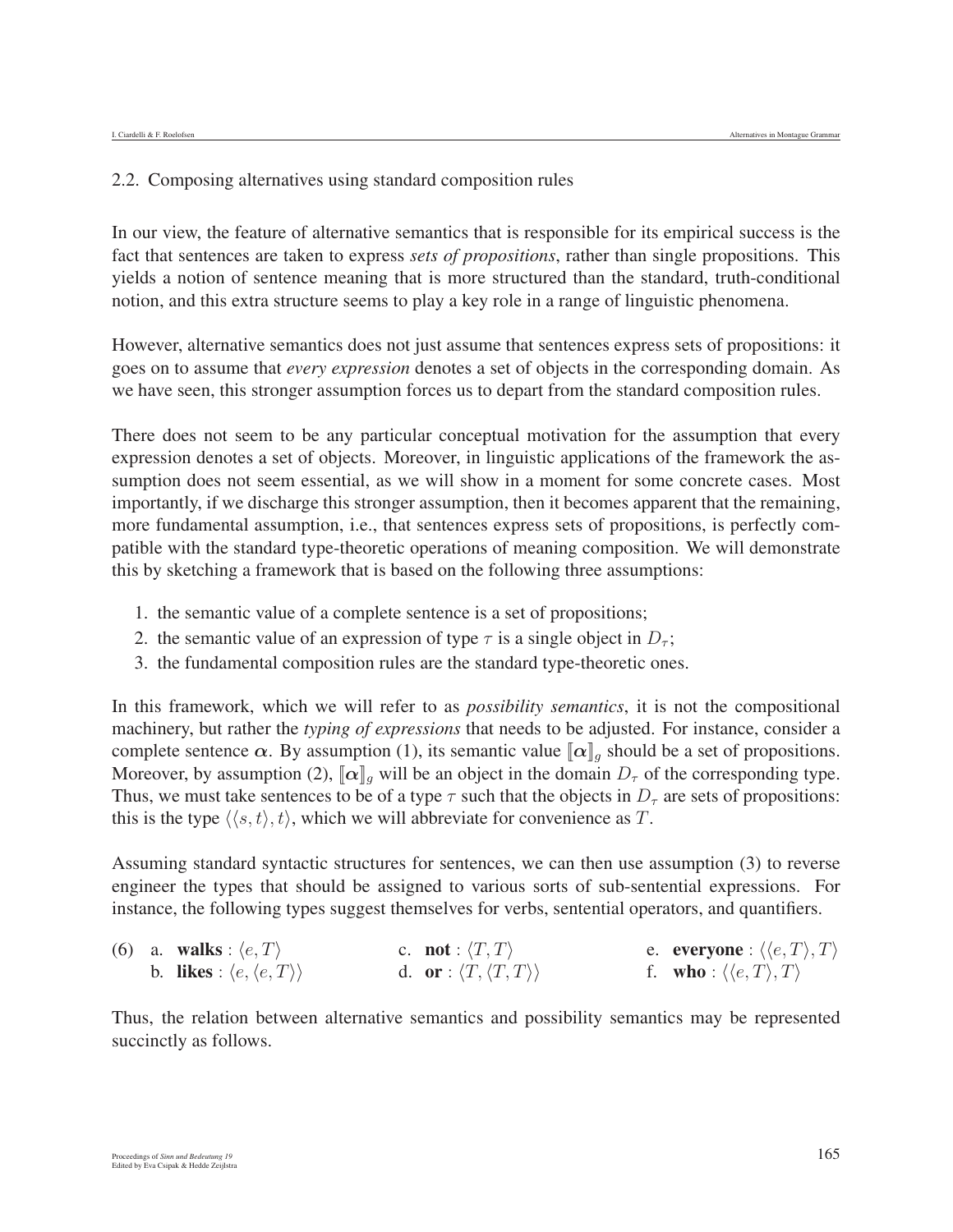

Now let us consider the actual meanings that should be assigned to expressions in possibility semantics. In alternative semantics, a basic sentence like John walks is taken to express the singleton set  $\{|W_j|\}$ , which has as its unique element the proposition that John walks, i.e., the set  $|Wj| = \{w \mid j \text{ walks in } w\}.$  This treatment may be adopted in possibility semantics as well. Then, using assumption (3) again, we can work backwards to infer what meanings should be assigned to sub-sentential constituents. For instance, this procedure suggests the following entry for walks:

(8) 
$$
\llbracket \textbf{walks} \rrbracket = \lambda x. \{ |Wx| \} = \lambda x. \{ \{ w \mid x \text{ walks in } w \} \}
$$

Suitable meanings for other sub-sentential constituents may be inferred similarly starting from the desired sentential meanings.

Let us now show by means of two examples how theories formulated in alternative semantics may be reproduced in possibility semantics. First, consider disjunction. The treatment advocated by Simons (2005), Alonso-Ovalle (2006), and Aloni (2007), which has it that  $[\alpha \text{ or } \beta] = [\alpha] \cup [\beta]$ , makes disjunction an alternative-generating operation. E.g., for John sings or Mary dances we get two separate alternatives, one for each disjunct, rather than just one disjunctive alternative.

(9)  $[\text{John sings or Mary dances}] = [\text{J sings}]\cup [\text{M dances}] = \{ |S_j| \} \cup \{ |D_m| \} = \{ |S_j|, |D_m| \}$ 

This may be reproduced *categorematically* in possibility semantics simply by associating sentential disjunction with its familiar meaning:  $\llbracket \textbf{or} \rrbracket = \lambda \mathcal{P}_T \lambda \mathcal{Q}_T \mathcal{P} \cup \mathcal{Q}$ .

Since we dropped the assumption that all expressions denote sets, one may wonder how disjunctions of sub-sentential constituents can be handled in possibility semantics. To see this, consider the sentence John sings or dances. In alternative semantics, for the disjunctive VP we have:

(10) **[sing or dance]** = **[sing]** 
$$
\cup
$$
 **[dance]** =  $\{\lambda x. |Sx|\} \cup \{\lambda x. |Dx|\} = \{\lambda x. |Sx|, \lambda x. |Dx|\}$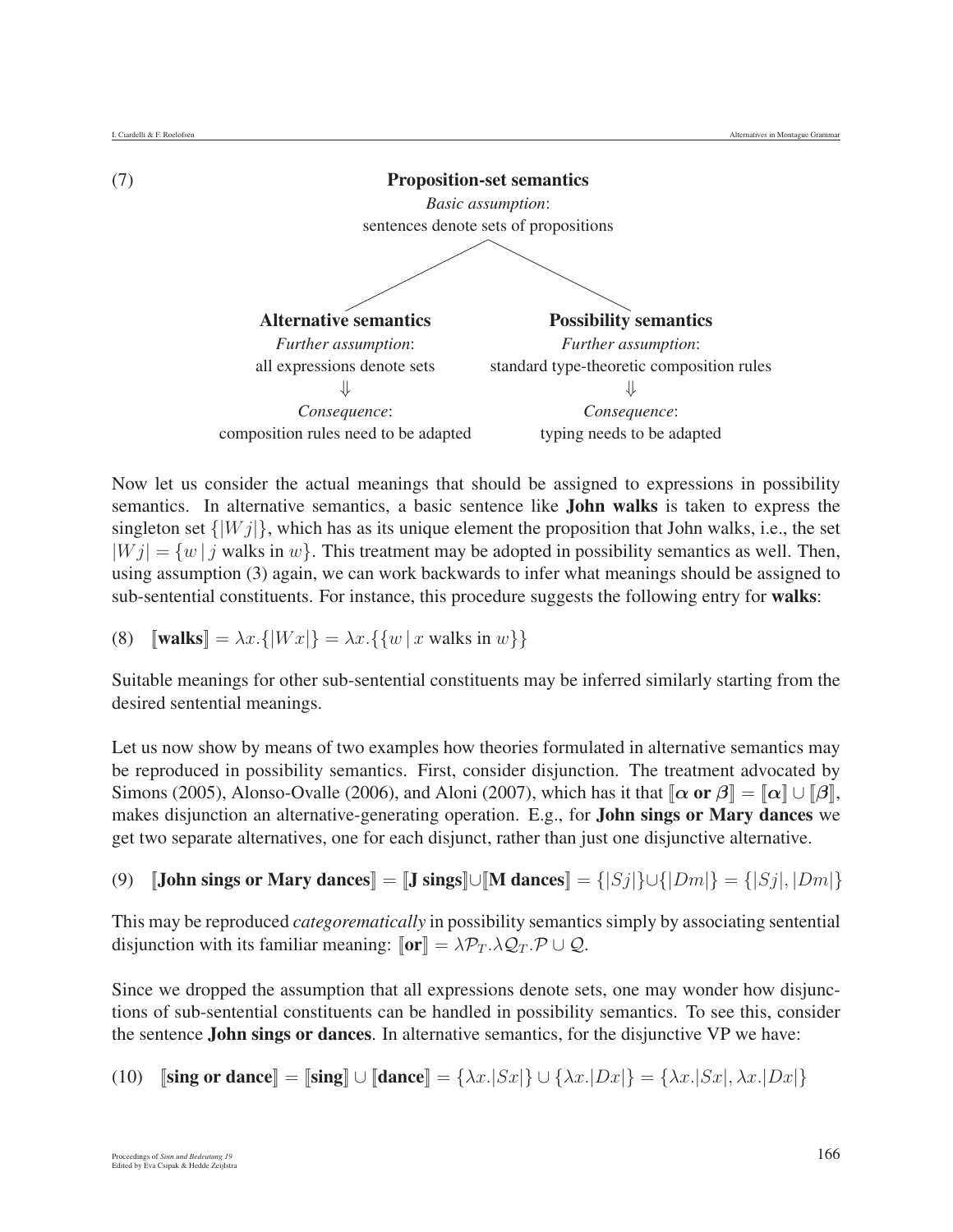This set of properties then combines pointwise with  $\llbracket \text{John} \rrbracket = j$ , yielding  $\{ |Sj|, |Dj| \}$ . Notice that the disjunctive verb phrase expresses a *set* of properties here. Thus, the alternatives that eventually emerge at the sentential level are already clearly visible at the verb phrase level.

In possibility semantics, the final result is the same, but it is obtained in a different way. We simply assume that disjunction is given its standard cross-categorical meaning:  $\llbracket \textbf{or} \rrbracket = \lambda \mathcal{P}_{\tau} \cdot \lambda \mathcal{Q}_{\tau} \cdot \mathcal{P} \cup \mathcal{Q}$ for any conjoinable type  $\tau$ .<sup>6</sup> The verb phrase is then interpreted as follows:<sup>7</sup>

(11) 
$$
\begin{aligned} \n\textbf{[sing or dance]} &= \n\begin{bmatrix} \n\textbf{sing} \n\end{bmatrix} \cup \n\begin{bmatrix} \n\textbf{dance} \n\end{bmatrix} = \lambda x. \{ |Sx| \} \cup \lambda x. \{ |Dx| \} \\
&= \{ \langle x, p \rangle \mid p = |Sx| \} \cup \{ \langle x, p \rangle \mid p = |Dx| \} \\
&= \{ \langle x, p \rangle \mid p = |Sx| \text{ or } p = |Dx| \} \\
&= \lambda x. \{ |Sx|, |Dx| \} \n\end{aligned}
$$

This function then combines by means of standard function application with  $\|\mathbf{John}\| = j$ , yielding  $\{|S_j|, |D_j|\}$ . Notice that in this case, the verb phrase does not express a set of properties, i.e., a set of functions from individuals to propositions, but rather a single function from individuals to sets of propositions. These sets of propositions only fully emerge at the sentential level. However, at the VP level they are already latently present, so to speak: the VP expresses an alternative-generating function, i.e., a function that, for any given input, produces a set of alternative propositions. Precisely because of this shift in perspective, there is no need for pointwise function application.

As a second example, consider Hamblin (1973)'s account of wh-questions, for which alternative semantics was originally developed. Hamblin assumes that who is of type  $e$ , but rather than denoting a single individual, it denotes the whole set of (human) individuals in the domain. By combining this denotation pointwise with, e.g. the meaning of sing,  $\lambda x.\{Sx\}$ , Hamblin obtains the meaning of who sings, namely,  $\{ |Sx| | x \in D_e \}$ . The same result may be obtained in possibility semantics without assuming that all expressions denote sets. However, who cannot be taken to have type  $e$  in this setting, because that would mean that its semantic value is a specific individual. Instead, it has to be treated as a generalized quantifier, with type  $\langle \langle e, T \rangle, T \rangle$ :

(12) 
$$
\llbracket \textbf{who} \rrbracket = \lambda P_{\langle e, T \rangle}. \bigcup_{x \in D_e} P(x)
$$

In words, the function denoted by **who** takes a function  $P$  from individuals to sets of propositions, and returns the set consisting of all propositions which belong to the output of  $P$  for some input individual  $x$ . It is easy to see that applying this function to the meaning of sing, or to anything of the same semantic type, results precisely in the meaning that Hamblin obtained by pointwise

<sup>&</sup>lt;sup>6</sup>The set of conjoinable types is defined by the following two clauses: (i) t is a conjoinable type; (ii) if  $\beta$  is a conjoinable type, then  $\langle \alpha, \beta \rangle$  is a conjoinable type. Essentially, conjoinable types are types whose objects may be identified with sets of some kind. See, e.g., Partee and Rooth (1983) for more details.

 $<sup>7</sup>$ As customary in type-theory, we identify a set with the corresponding characteristic function. Thus, an object of</sup> type  $\langle \sigma, \langle \tau, t \rangle \rangle$  may be equivalently regarded as a function from  $D_{\sigma}$  to sets of objects in  $D_{\tau}$ , or as a set of pairs in  $D_{\tau}$ .  $D_{\sigma} \times D_{\tau}$ . In particular, a function from individuals to sets of propositions may be identified with a set of individualproposition pairs. Such functions may thus be combined by union, intersection, and other set-theoretic operations.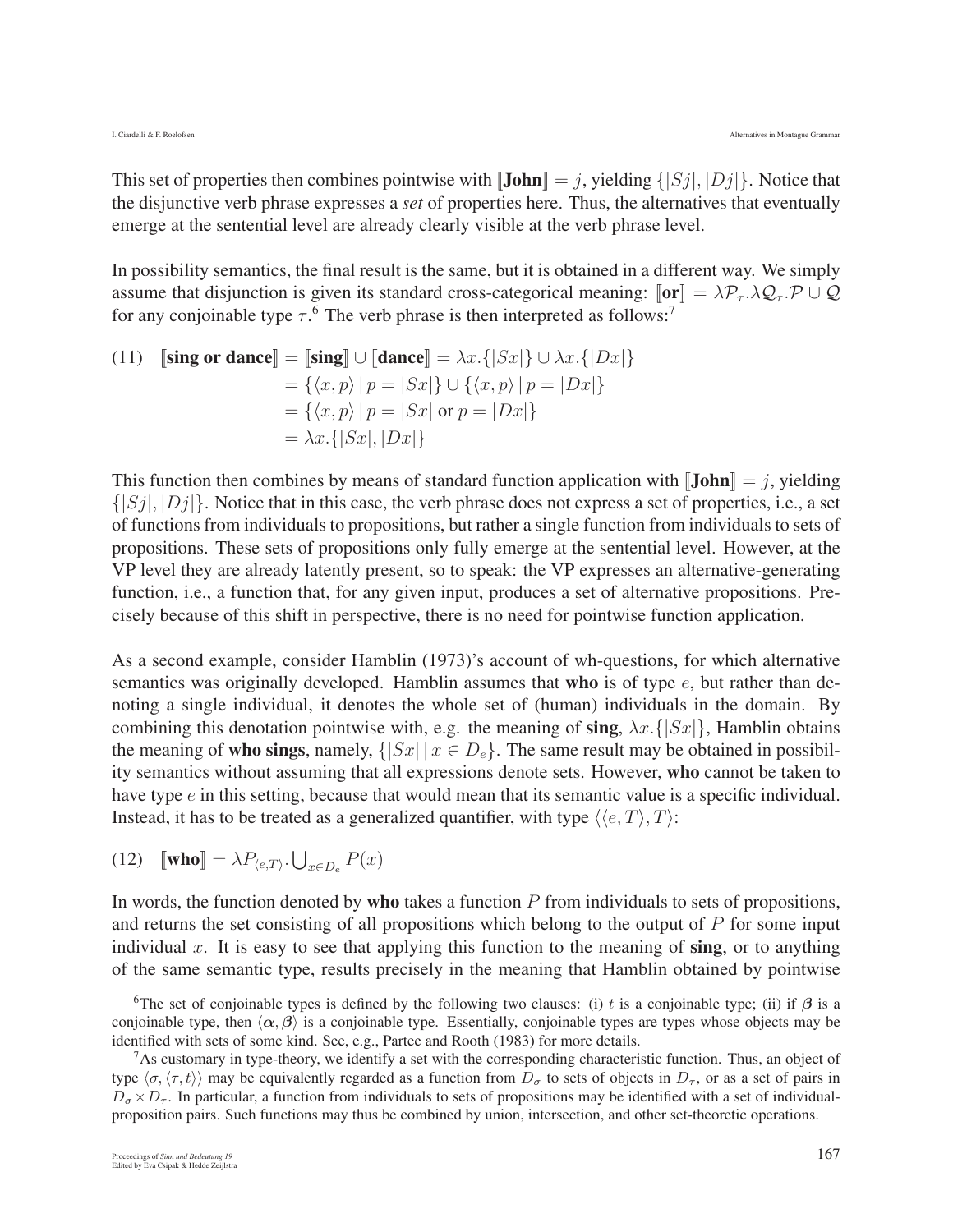function application.

Finally, let us verify that the compositionality issues that we discussed above for alternative semantics no longer arise for possibility semantics. First, since meanings are composed by means of standard function application, rather than pointwise function application, in possibility semantics there is nothing that prevents a categorematic treatment of operators that need access to the whole set of alternatives generated by their argument. After all, the input to the functor is now the entire set of alternatives, rather than each alternative in isolation. To illustrate this, consider again negation. Sentential negation now has type  $\langle T, T \rangle$ , that is, it expresses a function that takes a set of propositions into a new set of propositions. We obtain the desired result simply by defining  $[\text{not}] = \lambda \mathcal{P}_T$ .  $\{\bigcup \mathcal{P}\}\$ , and letting negation combine directly with its argument by standard function application. Thus, the problem with pointwise function application no longer arises.

Moreover, in possibility semantics there is no need to devise a special abstraction rule: the standard rule works fine. To see this, consider the following syntactic tree for who did John see:



Assume that  $[\textbf{John}]_g = j$ ,  $[\textbf{sav}]_g = \lambda x.\lambda y.\{[Syx]\}$ , and  $[\![x]\!]_g = g(x)$ . By function application we get that  $[\textbf{John saw } x]_q = \{ |Sjg(x)| \}$ , a set containing a single proposition. Now,  $\lambda x$  is interpreted by means of the standard abstraction rule, which yields  $[\lambda x \text{ John saw } x]_q = \lambda x. \{ |Sjx| \}.$ This constituent is of type  $\langle e, T \rangle$ , i.e., it expresses a function from individuals to sets of propositions. Applying the above entry for  $[\![\text{who}]\!]_g$  to this function yields the set of propositions  $\{|Sjx|\}|$  $x \in D_e$ , as desired. Abstraction is unproblematic here, because it needs to deliver a single function from individuals to sets of propositions, rather than a set of functions from individuals to propositions.

Although we only gave a very minimal sketch of a full-fledged Montagovian fragment, we hope it suffices to illustrate that theories which have been formulated in alternative semantics may generally be reproduced straightforwardly in possibility semantics.<sup>8</sup> This allows us to handle the same phenomena in a mathematically more well-behaved setting, and frees us from the problems de-

<sup>&</sup>lt;sup>8</sup>An exception is the use of alternatives as a device for scope-taking (Shimoyama 2001), which derives the exceptional scoping ability of Japanese indeterminate pronouns as a consequence of pointwise function application. However, as Charlow (2014, p.149-150) points out, this strategy does not provide us with a general account of exceptional scope. For instance, it cannot deal with cases where multiple disjunctions/indefinites appear together in the same environment and only one of them takes exceptional wide scope (e.g., *Bill denied the rumor that a friend of his speaks a Bantu language*). A full-fledged alternative for Shimoyama's account of Japanese indeterminate pronouns, and exceptional scope-taking more generally, is beyond the scope of the present paper, but various options would be compatible with our general framework.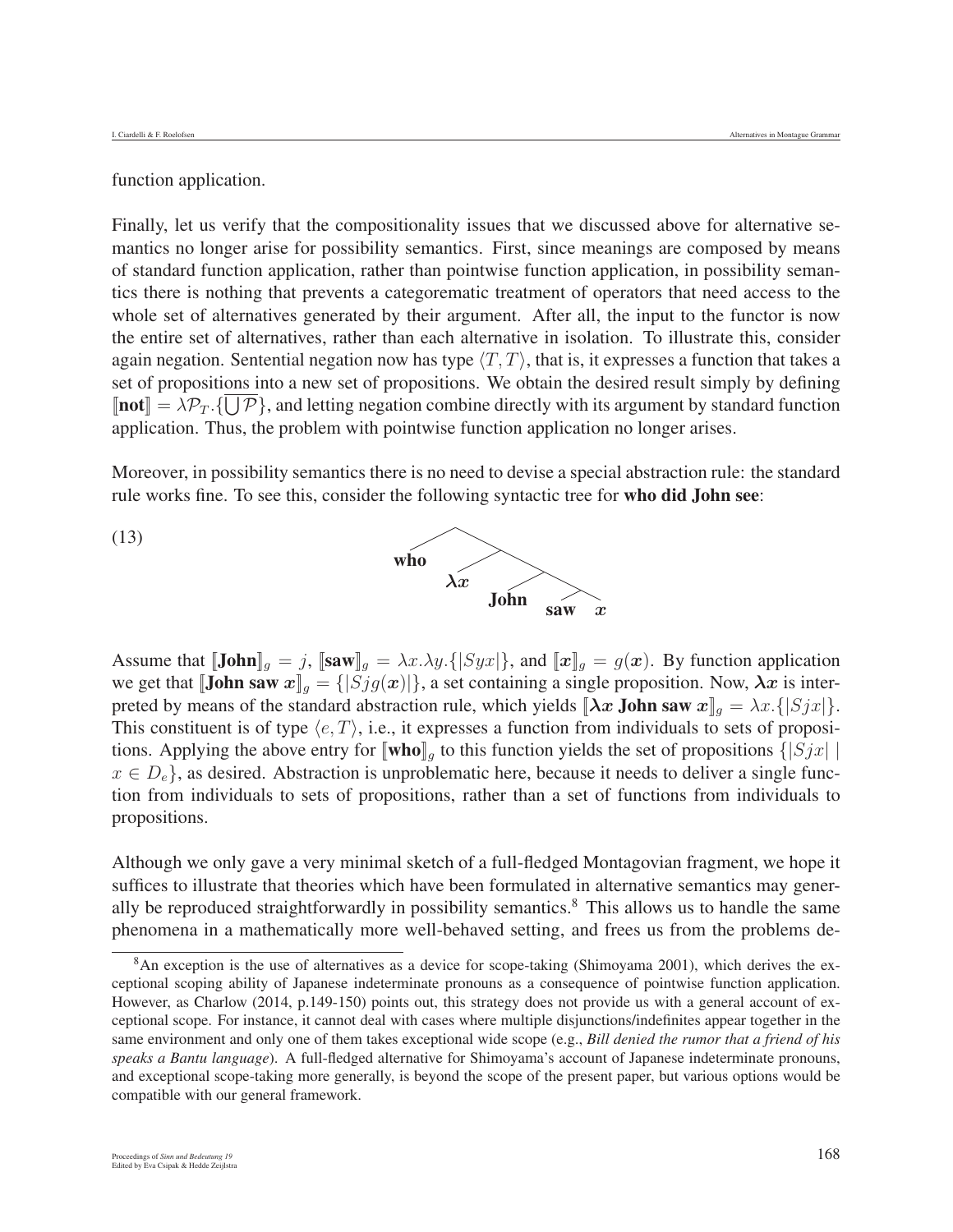scribed above: first, since function application is no longer pointwise, operations that need access to the whole set of alternatives generated by their argument can be given a categorematic treatment; and second, we no longer need to look for a clever alternative-friendly abstraction rule.

#### 3. Entailment

Type theory does not only come with the operations of function application and abstraction which are used to compose meanings; it also comes with a notion of entailment which is used to *compare* meanings. This notion amounts to set-theoretic inclusion, and it applies cross-categorically to expressions of any conjoinable type. This general notion of entailment also gives rise to a principled cross-categorial treatment of conjunction and disjunction. Namely, if *α* and *β* are expressions of any conjoinable type, then their conjunction  $\alpha$  and  $\beta$  may be taken to denote the *meet*, i.e., the *greatest lower bound*, of  $\llbracket \alpha \rrbracket$  and  $\llbracket \beta \rrbracket$  with respect to entailment. Dually, the disjunction  $\alpha$  or  $\beta$ may be taken to denote the *join*, i.e., the *least upper bound*, of  $\llbracket \alpha \rrbracket$  and  $\llbracket \beta \rrbracket$  with respect to entailment.<sup>9</sup> It is easy to see that, for any two expressions  $\alpha$  and  $\beta$  of a conjoinable type, the meet of  $\lceil \alpha \rceil$  and  $\lceil \beta \rceil$  with respect to  $\subseteq$  always exists, and amounts simply to the intersection  $\lceil \alpha \rceil \cap \lceil \beta \rceil$ ; and similarly, the join of  $\llbracket \alpha \rrbracket$  and  $\llbracket \beta \rrbracket$  exists and amounts to the union  $\llbracket \alpha \rrbracket \cup \llbracket \beta \rrbracket$ .

Just like the composition rules of function application and abstraction, the cross-categorial treatment of entailment, as well as the cross-categorial treatment of conjunction and disjunction as meet and join operations that it gives rise to, are crucial features of the type-theoretic framework, which should not be lost in the process of moving to a more fine-grained notion of meaning.

Unfortunately, in both alternative semantics and possibility semantics, the standard notion of entailment as set inclusion no longer gives sensible results. To see this, consider two basic sentences such as **John walks** and **John moves**: intuitively, the first sentence entails the second. In a classical semantic framework, this is captured by the type-theoretic notion of entailment: **John walks** is the set  $|W_j|$  of worlds where John walks, and **John moves** is the set  $|M_j|$  of worlds where John moves; since every world in which John walks is also a world in which John moves, we have  $|Wj| \subseteq |Mj|$ , and the entailment is predicted. However, in both alternative semantics and possibility semantics we have  $\llbracket$ **John walks** $\llbracket = \{ |Wj| \}$  and  $\llbracket$ **John moves** $\llbracket = \{ |Mj| \}$ ; since  $\{|Wj|\}\nsubseteq \{|Mj|\}$ , the entailment is not predicted.<sup>10</sup>

The general type-theoretic treatment of conjunction as intersection no longer gives desirable results in alternative/possibility semantics either. For instance, we would expect the conjunction **John sings and Mary dances** to express the singleton  $\{ |S_j \wedge D_m| \}$ , which has as its unique alternative the proposition that John sings and Mary dances. However, treating conjunction as inter-

<sup>&</sup>lt;sup>9</sup>Formally, the meet of a and b with respect to a partial order  $\leq$  is an element c such that (i)  $c \leq a, c \leq b$  and (ii) for any d such that  $d \le a$  and  $d \le b$  it holds that  $d \le c$ . Similarly for join. See, e.g., Keenan and Faltz (1985); Winter (2001); Roelofsen (2013a) for more background on these algebraic notions and their linguistic relevance.

 $^{10}$ This problem was first pointed out by Groenendijk and Stokhof (1984), who gave it as an argument against Hamblin's theory of questions. But as argued here, the problem in fact concerns alternative semantics more generally.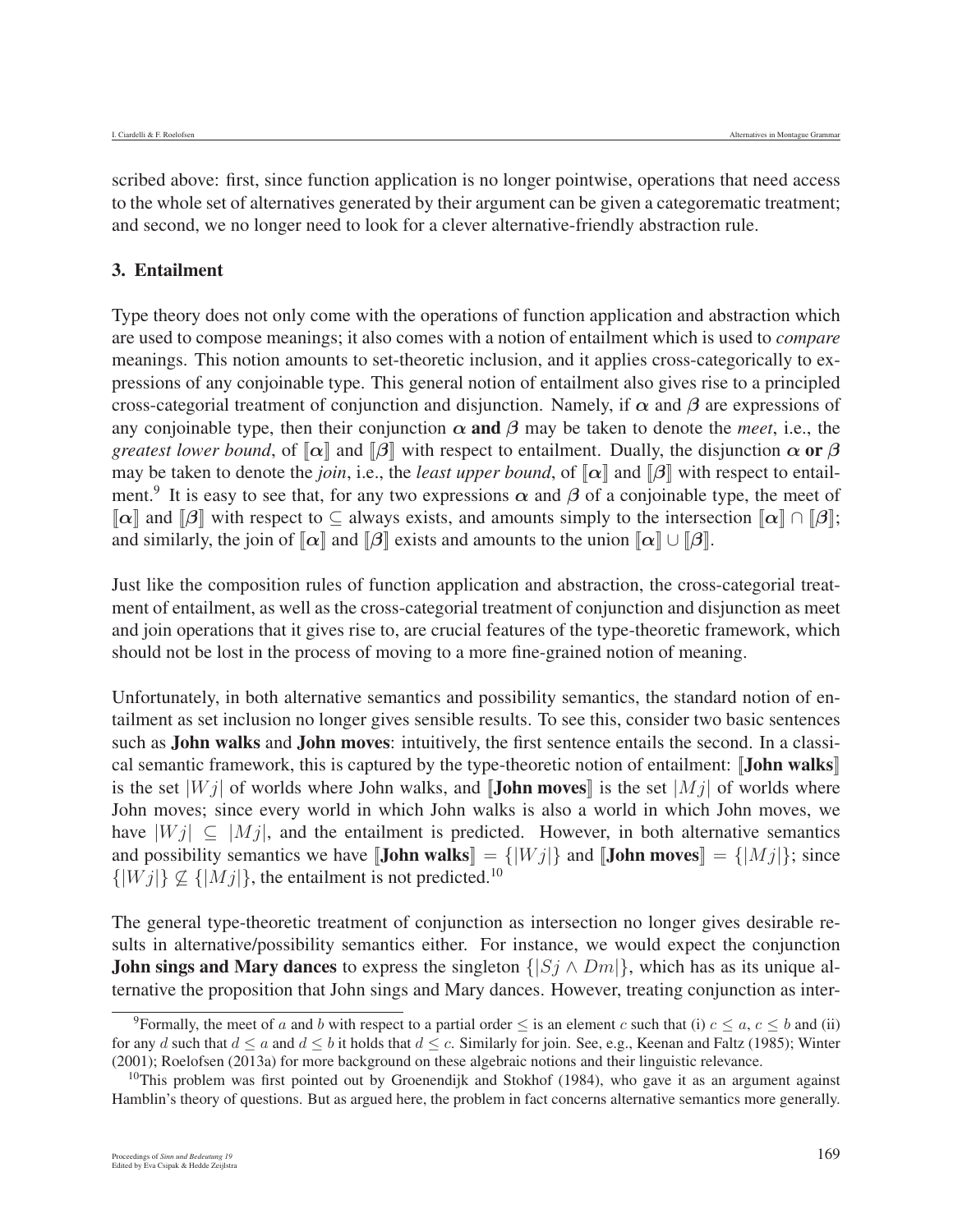section yields an absurd meaning:

# (14) **[John sings and Mary dances**] =  $\{|Sj|\} \cap \{|Dm|\} = \emptyset$

Just like for the compositionality problem, there are two ways to react to this problem: we may try to replace the standard type-theoretic notions of entailment and conjunction with pointwise counterparts which make suitable predictions in the alternative/possibility semantics framework; or, alternatively, we may reconsider some assumptions of our setup so that the standard typetheoretic notions may be recovered. We will first consider the first option, i.e., to define *pointwise* notions of entailment and conjunction. We will find, however, that this is still problematic, and then turn to the second approach.

#### 3.1. Pointwise entailment and conjunction

**Pointwise entailment.** Let us consider again the example illustrating the failure of standard entailment in alternative/possibility semantics: the problem is that the set of alternatives expressed by John walks is not a subset of the set of alternatives expressed by John moves; however, notice that the unique alternative for John walks *is* a subset of the unique alternative for John moves. This suggests that, instead of comparing the whole *set* of alternatives, in alternative/possibility semantics we should really be comparing the individual alternatives in the sets. More precisely, we may define entailment as pointwise inclusion:  $\alpha$  entails  $\beta$  in case every alternative for  $\alpha$  is included in some alternative for *β*:

(15) 
$$
\boldsymbol{\alpha} \models \boldsymbol{\beta} \stackrel{def}{\iff} \forall p \in [\![\boldsymbol{\alpha}]\!] \exists q \in [\![\boldsymbol{\beta}]\!]
$$
 such that  $p \subseteq q$ 

This notion of entailment would indeed make the right predictions for basic cases: for instance, since the unique alternative for **John walks**,  $|Wj|$ , is included in the unique alternative for **John** moves,  $|M_j|$ , we would now correctly predict that **John walks**  $\models$  **John moves.** 

However, as discussed in Roelofsen (2013a), there is a fundamental problem with this notion. Namely, entailment defined in this way does not amount to a *partial order* on the space of meanings. In particular, it is not *anti-symmetric*, which means that two expressions  $\alpha$  and  $\beta$  may be logically equivalent—that is, entail each other—and yet have different meanings. To see this, consider the following two sentences: $<sup>11</sup>$ </sup>

(16)  $\text{[John moves]} = \{|Mj|\}$  (17)  $\text{[John moves or walks]} = \{|Mj|, |Wj|\}$ 

Since the proposition  $|W_j|$  that John walks is contained in the proposition  $|M_j|$  that John moves, every alternative for John moves or walks is contained in an alternative for John moves. Vice

 $11$  For concreteness, we assume in our examples that disjunction has the alternative-generating behavior argued for by Simons (2005), Alonso-Ovalle (2006), and Aloni (2007). Nothing hinges on this assumption, though, and the reader should feel free to replace disjunction with her favorite alternative-generating item.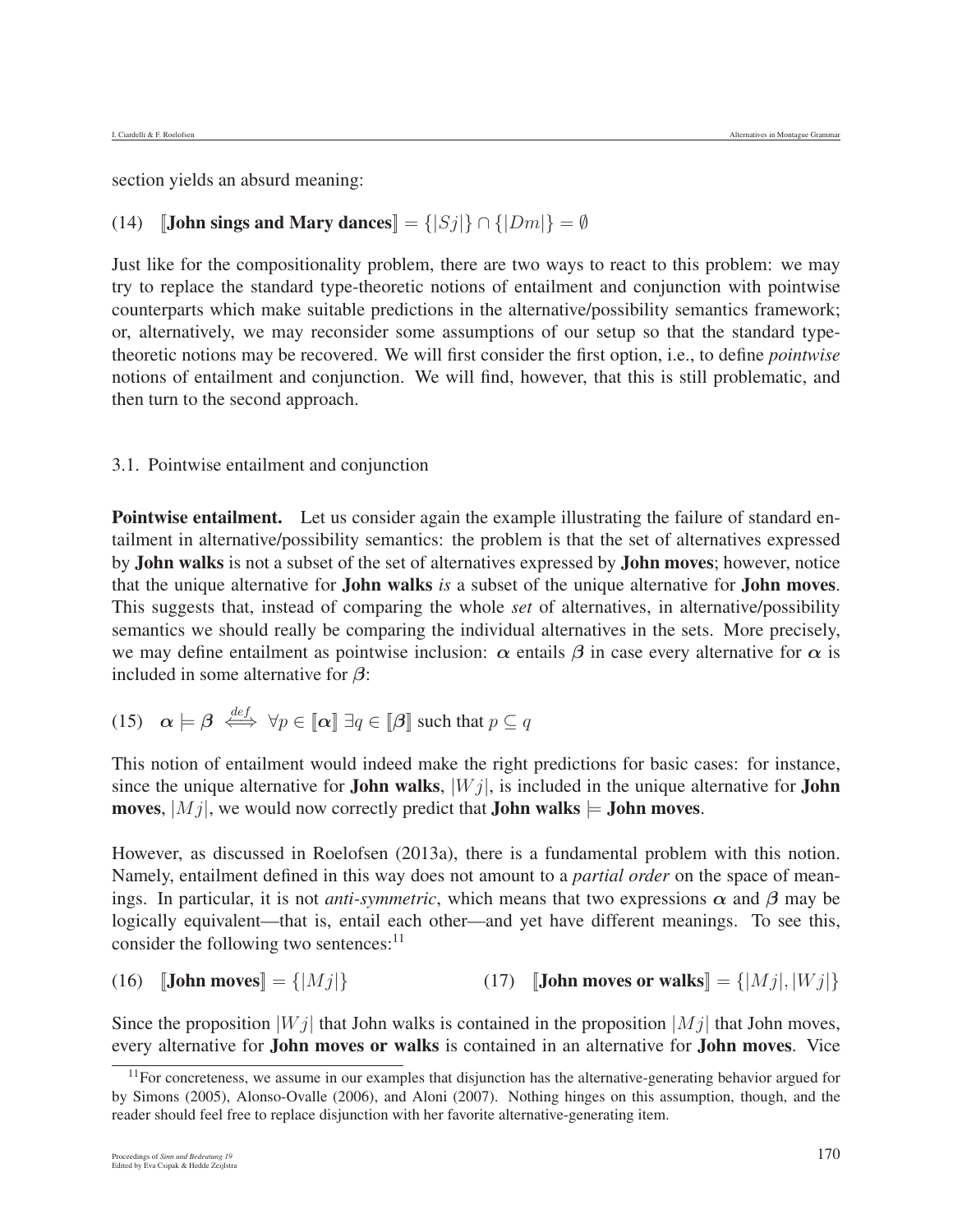versa, the unique alternative for John moves is clearly contained in one of the alternatives for John moves or walks. Thus, the two sentences entail each other, but they have different meanings.

It seems to us essential for the notion of logical equivalence that it *does* imply synonymy, i.e., identity of meaning. If a certain equivalence relation does not guarantee that, we would just not call it *logical equivalence*. As a consequence, the relation  $\models$  defined above does not really qualify as a satisfactory notion of *entailment* in the alternative semantics framework.

This conceptual problem also has practical repercussions. For instance, if entailment is not a partial order on the space of meanings, conjunction and disjunction can no longer be treated as meet and join operations with respect to entailment. Consider for instance conjunction: we would like to define  $[\alpha$  and  $\beta]$  as the meet of  $[\alpha]$  and  $[\beta]$ , i.e., as the weakest meaning entailing both  $[\alpha]$ and [[*β*]]. However, since pointwise entailment is not anti-symmetric, there is not a *unique* such meaning, but rather a whole *cluster* of them, and we have no principled way to single out one particular element from this cluster. This means that we lost our principled account of conjunction and disjunction in terms of cross-categorial *meet* and *join* operations.

Thus, for both conceptual and practical reasons, redefining entailment as pointwise inclusion is unsatisfactory.

Pointwise conjunction. Setting the general problem with entailment aside, we may still try to devise an alternative-friendly notion of conjunction that avoids the problematic predictions which result from treating conjunction as intersection. Recall our example: we have  $\text{Joinsings}$  = { $|Sj|\}$ , [Mary dances] =  $\{|Dm|\}$ , and we want [John sings and Mary dances] =  $\{|Sj \wedge Dm|\}$  =  $\{|S_j| \cap |Dm|\}$ . This suggests that, rather than intersecting two meanings directly, conjunction should be intersecting the individual alternatives within these meanings. More precisely, it suggests the following treatment of conjunction as pointwise intersection:

(18)  $\[\text{and}\] = \lambda P \cdot \lambda Q \cdot \{p \cap q \mid p \in P \text{ and } q \in Q\}$ 

Again, for the most basic cases, this treatment makes the right predictions. For instance, we do indeed get that **[John sings and Mary dances**] = { $|Sj| \cap |Dm|$ } = { $|Sj \wedge Dm|$ }; and this extends more generally to all cases where both conjuncts have singleton meanings. However, with nonsingleton conjuncts, pointwise intersection often yields spurious alternatives. For instance, we expect that conjoining a sentence with itself will make no difference to its meaning. But that is not generally the case. Consider a sentence with two alternatives, such as  $\alpha =$  **John sang or danced**. Besides the two expected alternatives  $|S_j|$  and  $|D_j|$ , the conjunction  $\alpha \wedge \alpha$  also generates a third alternative, namely the proposition  $|S_j \wedge D_j|$  that John sang and danced.

#### (19) **[John sang or danced and John sang or danced**] =  $\{ |Sj|, |Dj|, |Sj \wedge Dj| \}$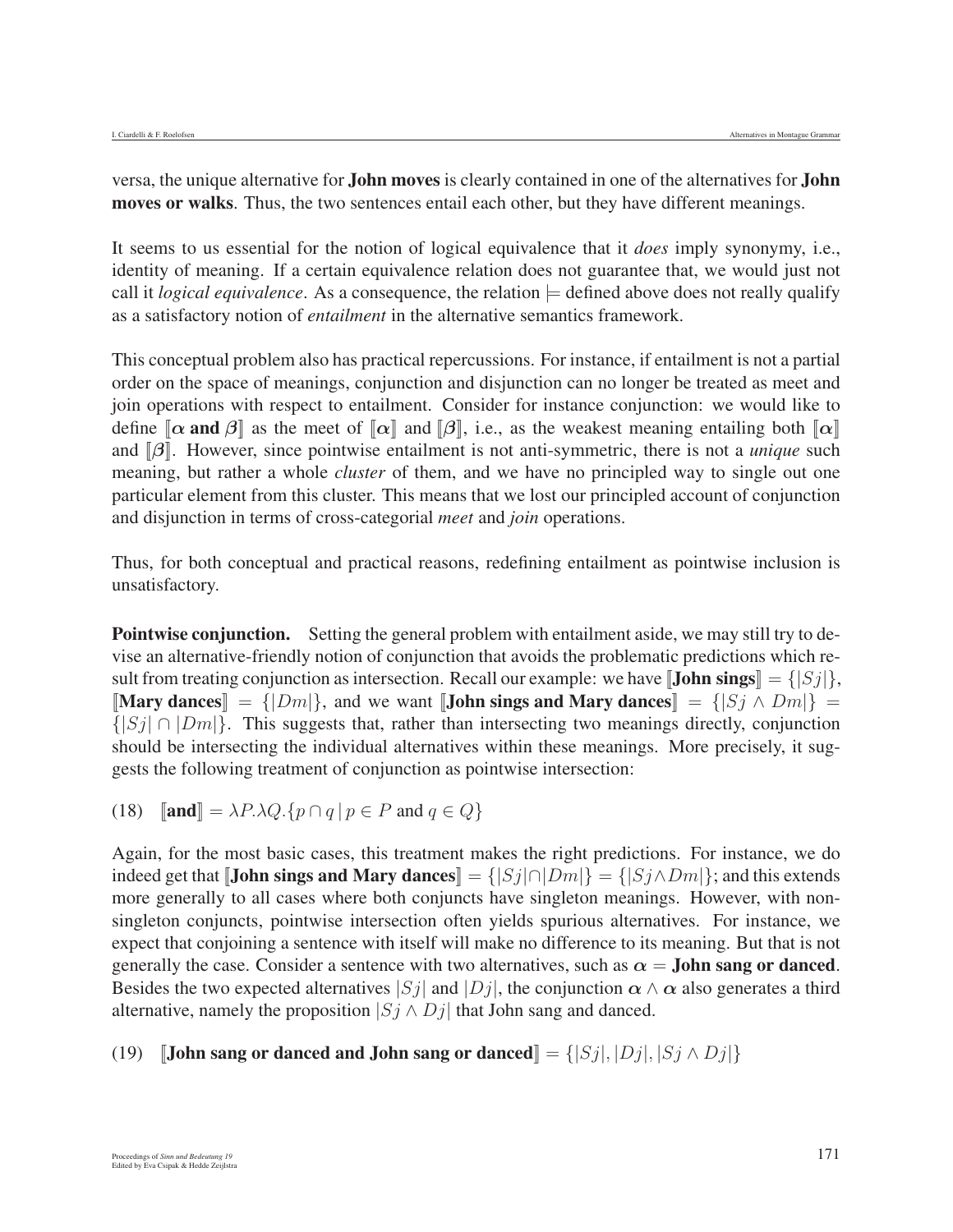We see no reason why conjunction should give rise to this extra alternative, and we doubt that empirical support for this prediction may be found. Thus, even if the general problem concerning entailment and the usual characterization of conjunction as a meet operator is set aside, it is difficult, if not impossible, to devise a satisfactory alternative-friendly treatment of conjunction.<sup>12</sup>

#### 3.2. Recovering standard entailment and conjunction

Given that adapting the notions of entailment and conjunction to alternative/possibility semantics is not a trivial affair, to say the least, it is worth considering once more the strategy we adopted in Section 2 to deal with the compositionality problem: identify exactly which features of the framework are responsible for the problem, and ask whether it is possible to modify these features so that the problem is avoided, while the desirable features of the framework are retained.

In order to do this, let us look once more at the example illustrating the problem with entailment. Why is it that **[John walks**] is not a subset of **[John moves**] in alternative/possibility semantics? Well, because both meanings are singleton sets, consisting of the unique alternative for the sentence. The assumption that a basic sentence  $\alpha$  denotes the singleton  $\{|\alpha|\}$ , shared by alternative and possibility semantics, may seem quite innocent: after all, the standard meaning of a sentence  $\alpha$ is a single proposition,  $|\alpha|$ , and if we want to represent this meaning as a *set* of propositions, what better candidate than the singleton set containing just  $|\alpha|$ ? However, the problems with entailment and conjunction indicate that identifying classical propositions with the corresponding singleton sets may not be the best way of embedding classical semantics into alternative semantics after all.

It is certainly natural to regard a basic sentence like John walks as having a unique alternative, namely, the proposition  $|W_i|$ . But it does not follow from this that we have to construe the meaning of **John walks** in alternative/possibility semantics as the singleton set  $\{[Wj]\}$ . To enjoy the benefits of having alternatives in our semantics, it is not necessary to assume that the meaning of a sentence is *identical* with the set of alternatives that the sentence introduces; it is sufficient to assume that the meaning of a sentence *determines* the set of alternatives that it introduces.

What, then, should we take the meaning of a basic sentence like **John walks** to be? Let us examine carefully what the desiderata are. Suppose  $\alpha$  and  $\beta$  are two basic sentences, that is, two sentences having as their unique alternative the proposition that they classically express. For such sentences, we want the standard, truth-conditional notion of entailment to be preserved. That is,  $\alpha \models \beta$ should hold just in case  $|\alpha| \subseteq |\beta|$ . Moreover, we want to preserve the standard type-theoretic conception of entailment as meaning inclusion, so  $\alpha \models \beta$  should amount to  $\llbracket \alpha \rrbracket \subset \llbracket \beta \rrbracket$ . To satisfy these two desiderata, we need to make sure that  $\llbracket \alpha \rrbracket$  and  $\llbracket \beta \rrbracket$  are construed in such a way that:

 $(20)$   $|\alpha| \subseteq |\beta| \iff |\alpha| \subseteq |\beta|$ 

 $12A$  similar issue arises for universal quantification: if we take a universal quantifier to perform pointwise intersection, even a vacuous universal quantifier may introduce spurious alternatives.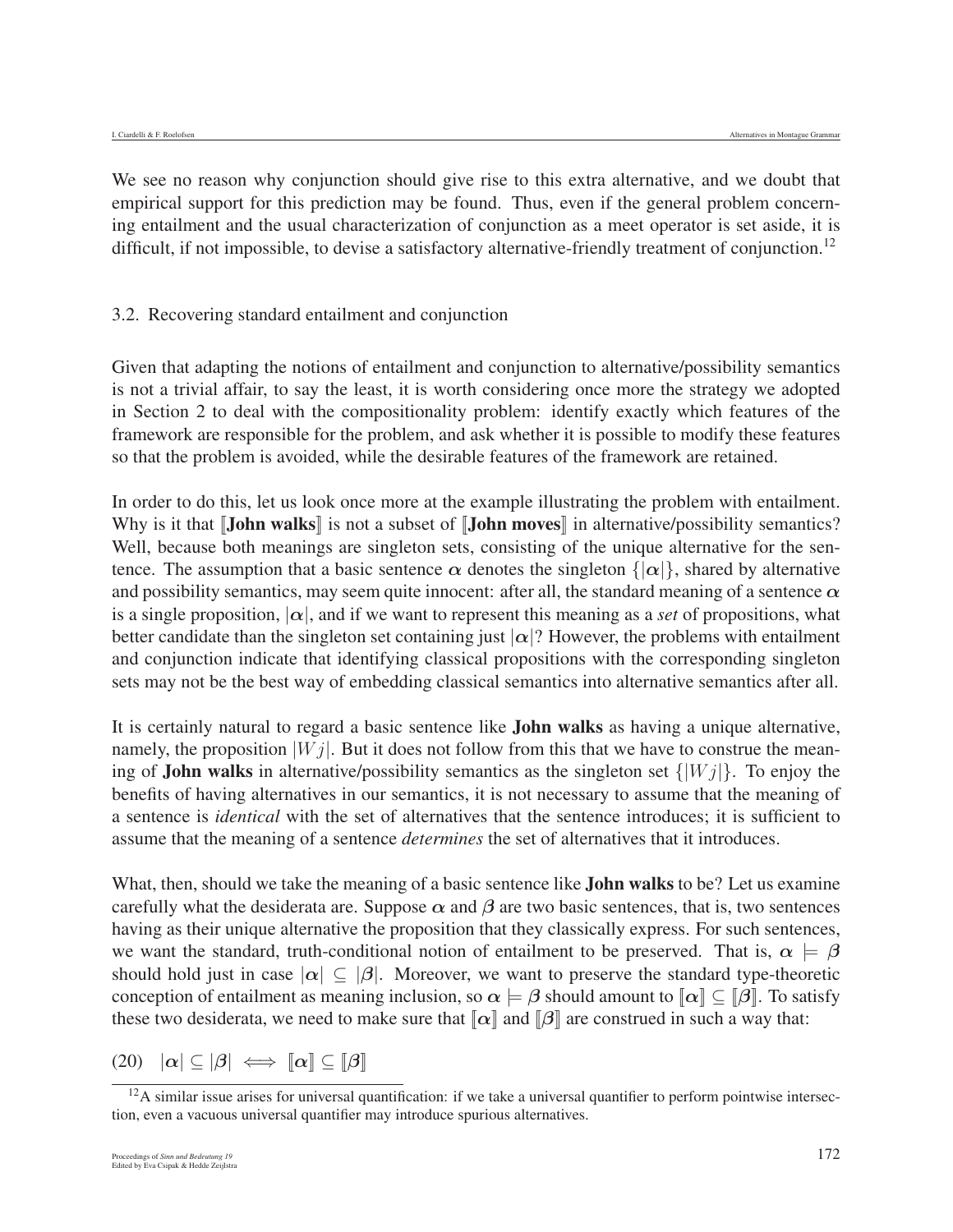This result is naturally obtained if we do not construe  $\llbracket \alpha \rrbracket$  and  $\llbracket \beta \rrbracket$  as the *singleton* sets  $\{\vert \alpha \vert \}$  and  $\{|\beta|\}$ , respectively, but rather as the *powersets*  $\wp(|\alpha|)$  and  $\wp(|\beta|)$ , i.e., the set of all subsets of  $|\alpha|$ and  $|\beta|$ , respectively. Clearly, if  $|\alpha| \subset |\beta|$ , then any subset of  $|\alpha|$  is also a subset of  $|\beta|$ . And conversely, if any subset of  $|\alpha|$  is a subset of  $|\beta|$ , then it follows that  $|\alpha| \subseteq |\beta|$ . Intuitively, we take the meaning of John walks to be the set of all propositions that contain *enough* information to establish that John walks, i.e., all propositions  $p$  such that John walks in every world in  $p$ , rather than just the proposition that contains *precisely* the information that John walks, i.e., the proposition consisting of *all* worlds in which John walks.

This does not mean that we give up the idea that **John walks** has a unique alternative: for, we can recover the unique alternative for John walks as the *maximal element* of its meaning. This is precisely the set of *all* worlds where John walks. Thus, by carefully distinguishing the meaning of a sentence from the alternatives it introduces, we can simultaneously retain the usual alternatives for the sentence on the one hand, and the standard type-theoretic notion of entailment on the other.

The reasoning just outlined for basic sentences with a single alternative can be generalized to sentences with multiple alternatives as well. In the spirit of Hamblin (1973) as well as more recent work on *inquisitive semantics* (see, e.g., Ciardelli et al. 2012, 2013) such sentences can be thought of as raising an *issue* as to which of the alternatives contains the actual world. Crucially, while Hamblin originally identified the meaning of a sentence with the alternatives it introduces, inquisitive semantics dissociates the two notions in precisely the way discussed above for basic sentences. That is, the meaning of a sentence in inquisitive semantics consists of all propositions that contain *enough* information to resolve the issue that the sentence raises. As a consequence, sentential meanings in inquisitive semantics are not unconstrained sets of propositions, as in alternative/possibility semantics, but rather sets of propositions that are *downward closed*: if  $\llbracket \alpha \rrbracket$ contains a proposition p then it also includes every stronger proposition  $q \subseteq p$ . After all, if p contains enough information to resolve the issue that  $\alpha$  raises, then any  $q \subseteq p$  will also contain enough information to do so.

We will refer to downward closed sets of propositions as *inquisitive meanings*. Given the inquisitive meaning  $\llbracket \alpha \rrbracket$  of a sentence  $\alpha$ , the *alternatives* that  $\alpha$  introduces can still be recovered as the *maximal elements* of  $[\alpha]$ . Intuitively, these are propositions that contain enough information to resolve the issue raised by  $\alpha$ , and *not more information than necessary* to do so.<sup>13</sup>

(21) ALT( $\alpha$ ) = { $p \in [\alpha]$ | there is no  $q \in [\alpha]$  such that  $p \subset q$ }

<sup>&</sup>lt;sup>13</sup>Interestingly, this approach imposes some constraints on the kinds of alternative sets that may be associated with a sentence. In particular, if p and q are two alternatives associated with a sentence  $\alpha$ , we must have that  $p \not\subset q$  and  $q \not\subset p$ , neither one can be nested in the other. This has consequences, e.g., for the analysis of sentences like **Frege lived** in Göttingen or in Germany (cf., Hurford 1974; Chierchia et al. 2009). Appendix A of the handout version of this paper, available via www.illc.uva.nl/inquisitivesemantics, provides some preliminary remarks on this issue, suggesting that the more constrained notion of alternatives is in fact advantageous, but a comprehensive discussion must be left for another occasion. Due to space limitations, the appendix could not be included in the present paper.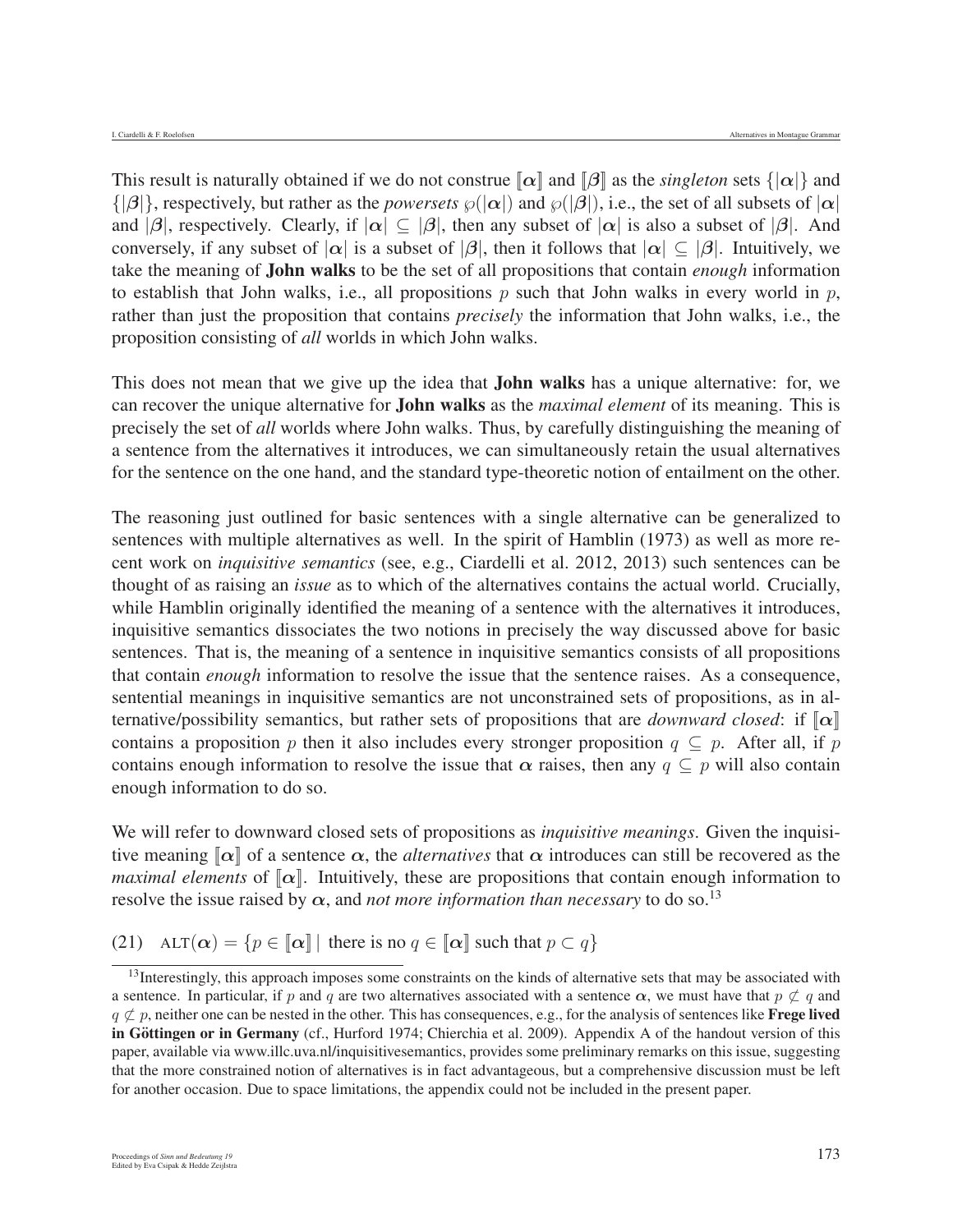It is easy to see how the compositional fragment outlined above for possibility semantics may be adjusted to yield downward closed sentential meanings. For instance, since we now want that **[John walks**] =  $\wp(|W_j|)$ , we will let **walk** denote the function that maps any individual x to the set of propositions which contain enough information to establish that  $x$  walks.

(22)  $[\text{walks}] = \lambda x.\wp(|Wx|) = \lambda x.\{p \mid x \text{ walks in every } w \in p\}$ 

For a detailed exposition of a compositional inquisitive semantics for an elementary fragment of English we refer to Theiler (2014) and Roelofsen et al. (2014).<sup>14</sup> Here, we will focus on showing how the problems with entailment and conjunction discussed above evaporate when meanings are taken to be downward-closed.

First, as we have already seen, the standard type-theoretic notion of entailment as inclusion now *does* make the right predictions for basic sentences. For instance:

(23)  $\left[\text{John walks}\right] = \wp(|Wj|) \subseteq \wp(|Mj|) = \left[\text{John moves}\right]$ 

Moreover, unlike the pointwise notion of entailment considered above, entailment as inclusion constitutes a partial order on the space of inquisitive meanings. In particular, it is anti-symmetric, which means that any two expressions that are logically equivalent express the same meaning. Furthermore, as shown in Roelofsen (2013a), the space of inquisitive meanings ordered by entailment forms a complete Heyting algebra, just like the space of classical propositions ordered by entailment. This means in particular that two inquisitive meanings  $P$  and  $Q$  always have (i) a *meet*, i.e., a unique greatest lower bound w.r.t. entailment, given by P∩Q, and (ii) a *join*, i.e., a unique least upper bound w.r.t. entailment, given by  $\mathcal{P}\cup\mathcal{Q}$ . This means that we can restore the standard treatment of conjunction and disjunction as meet and join operations; moreover, these operations still amount to intersection and union, just as in the classical Montagovian setup.

(24) a.  $\llbracket \text{and} \rrbracket = \lambda \mathcal{P} \cdot \lambda \mathcal{Q} \cdot \mathcal{P} \cap \mathcal{Q}$ b.  $\llbracket \text{or} \rrbracket = \lambda \mathcal{P} \cdot \lambda \mathcal{Q} \cdot \mathcal{P} \cup \mathcal{Q}$ 

This result generalizes to arbitrary conjoinable types, yielding a cross-categorical account of conjunction and disjunction. For instance, for the  $\langle e, T \rangle$ -type disjunction sing or dance we get:

(25) 
$$
\begin{aligned} \n\textbf{[sing or dance]} &= \n\begin{bmatrix} \n\textbf{sing} \n\end{bmatrix} \cup \n\begin{bmatrix} \n\textbf{dance} \n\end{bmatrix} = \lambda x. \wp(|Sx|) \cup \lambda x. \wp(|Dx|) \\ \n&= \{ \langle x, p \rangle \mid p \subseteq |Sx| \} \cup \{ \langle x, p \rangle \mid p \subseteq |Dx| \} \\ \n&= \{ \langle x, p \rangle \mid p \subseteq |Sx| \text{ or } p \subseteq |Dx| \} \\ \n&= \lambda x. (\wp(|Sx|) \cup \wp(|Dx|)) \n\end{aligned}
$$

As in alternative semantics, disjunction typically generates alternatives. For instance:

<sup>&</sup>lt;sup>14</sup>See also Appendix B of the handout version of this paper, available via www.illc.uva.nl/inquisitivesemantics.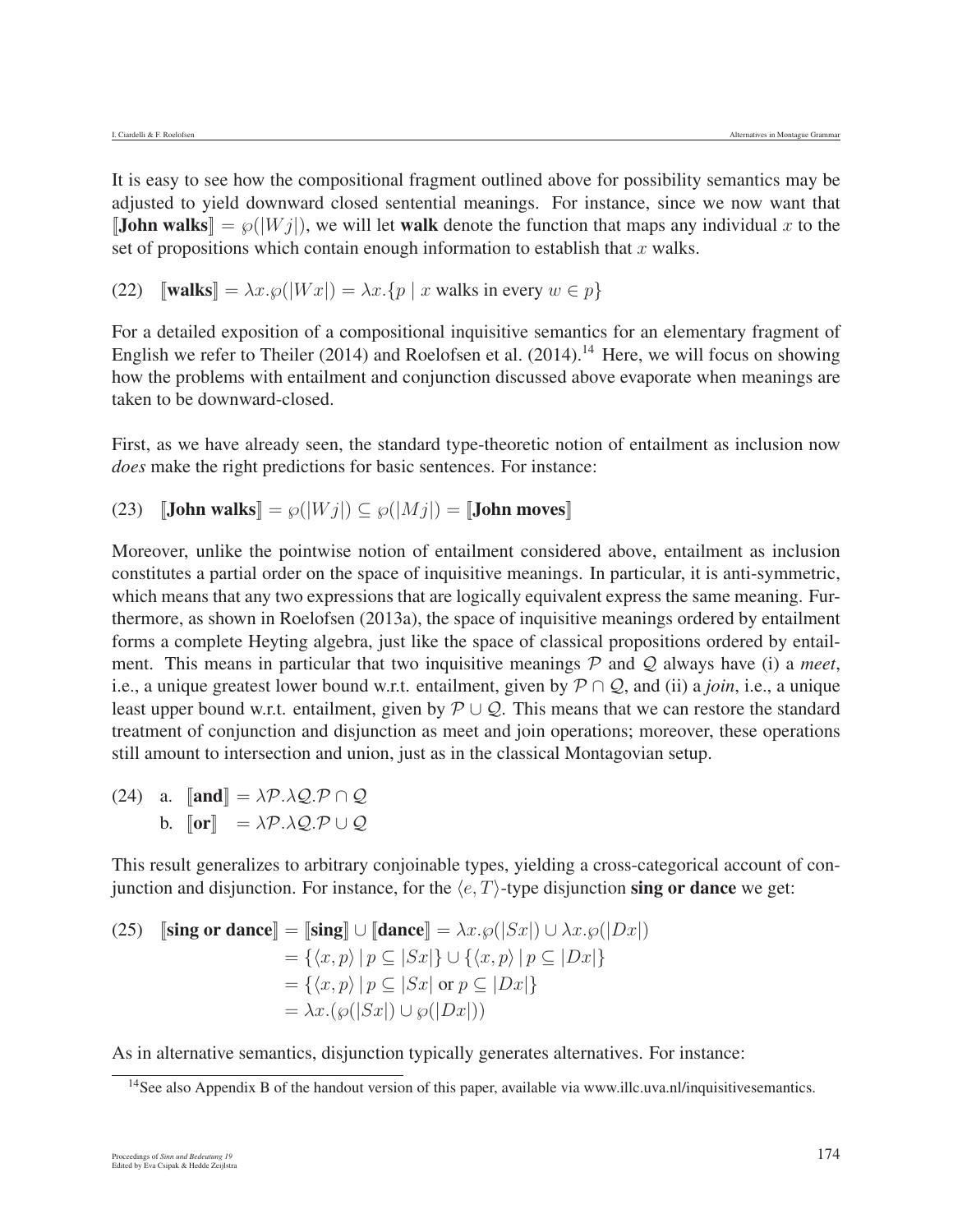# (26)  $\text{[John sings or Mary dances]} = \text{[John sings]} \cup \text{[Mary dances]} = \wp(|S_j|) \cup \wp(|D_m|)$

This meaning has two maximal elements, namely, the proposition that John sings, and the proposition that Mary dances:

# (27) ALT(**John sings or Mary dances**) =  $\{ |Sj|, |Dm| \}$

Thus, we recover the alternative-generating treatment of disjunction that was argued for on an empirical basis by Simons (2005), Alonso-Ovalle (2006) and Aloni (2007). However, now this behavior is not merely stipulated, but follows from a principled treatment of disjunction as a join operation in the given semantic framework (cf. Roelofsen 2013b).

Indefinites and *wh*-phrases could also be treated as join operators, which would give them the potential to generate alternatives as well.15

- (28) a. someone, who :  $\langle \langle e, T \rangle, T \rangle$ 
	- b.  $\text{[some} = \text{[who]} = \lambda P \cup_{x \in D_e} P(x)$
	- c. [someone walks] = [who walks] =  $\bigcup_{x \in D_e} \wp(|Wx|)$
	- d. ALT(someone walks) = ALT(who walks) =  $\{|Wx| | x \in D_e\}$

Let us now consider conjunction. We have restored the standard treatment of conjunction as a meet operator. This does not only re-establish the link between entailment and conjunction, but also resolves the empirical problems pointed out above. First, performing intersection now yields the right results for the cases that were problematic in alternative and possibility semantics.

(29) [John sings and Mary dances] = [John sings] 
$$
\cap
$$
 [Mary dances]  
=  $\wp(|Sj|) \cap \wp(|Dm|)$   
=  $\wp(|Sj| \cap |Dm|) = \wp(|Sj \wedge Dm|)$ 

As desired, John sings and Mary dances is predicted to have a unique alternative, namely, the proposition that John sings and Mary dances. Moreover, unlike the pointwise conjunction operation that we considered above, intersection is obviously *idempotent*, which means that the problem with spurious alternatives no longer arises:

(30) ALT(**John sings or dances and John sings or dances**) =  $\{ |Sj|, |Dj| \}$ 

More generally, since conjunction is treated again as performing the *meet* operation with respect to entailment, it regains its familiar, well-understood logical features.

<sup>&</sup>lt;sup>15</sup>On this view, someone and who generate the same set of alternatives, as in, e.g., Kratzer and Shimoyama (2002). The difference between the two could be captured by means of contraints on what happens with these alternatives in the further derivation. Of course, different choices for these items are also compatible with the framework we propose.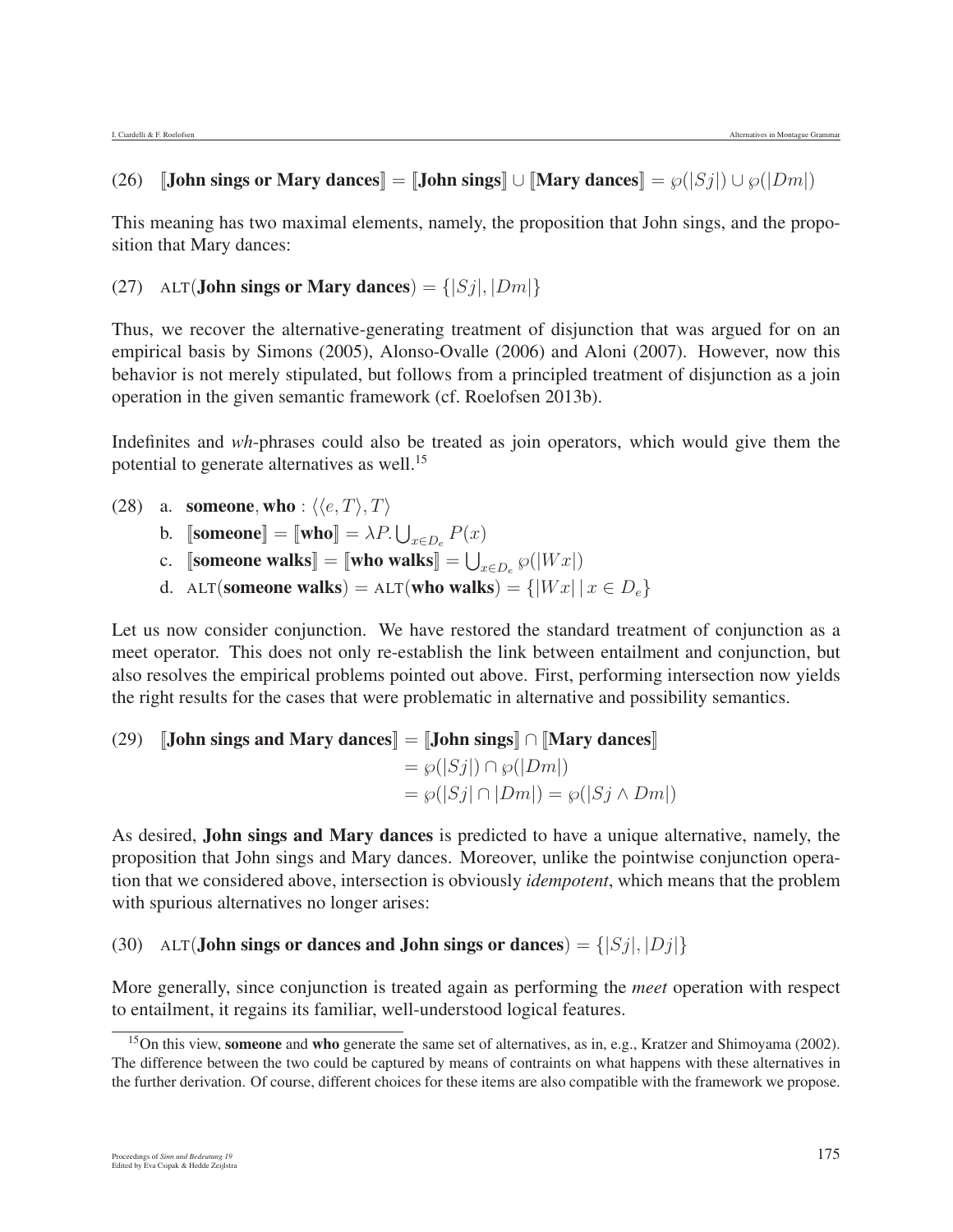

downward closed proposition sets

Figure 1: The proposal at a glance.

Summing up, we have shown that the issues with entailment and coordination that arise in alternative semantics may be avoided by carefully reconsidering one of the basic features of the framework, namely, the identification of the *meaning* of a sentence with the set of *alternatives* that it introduces. By teasing the two notions apart, construing the meaning of a sentence as a *downward closed* set of propositions, and viewing the maximal elements of this set as the alternatives that the sentence introduces, we obtain a semantic framework which allows us to retain on the one hand an alternative-inducing notion of meaning, and on the other hand, the principled type-theoretic account of generalized entailment and coordination that is characteristic of Montague grammar.

# 4. Conclusion

While it clearly seems that alternatives have an important role to play in semantics, the specific architecture of Hamblin-style alternative semantics forces us to give up two crucial features of the standard Montagovian framework, namely, (i) the type-theoretic composition operations of function application and abstraction and (ii) the type-theoretic treatment of cross-categorical entailment and coordination. This leads to a number of problems, both empirical and theoretical.

We have tried to identify precisely which features of alternative semantics are responsible for these issues, and how they could be modified in order to avoid the resulting problems. Our proposal is summarized in Figure 1. First, we argued that the compositionality issue stems from the assumption that *all* expressions denote sets of objects of the corresponding type. This assumption does not seem to have strong conceptual or empirical motivation, and dropping it does not seem to undermine the general spirit of the framework, nor the empirical coverage of the theories that are formulated within it. This step, marked  $(1)$  in Figure 1, led us to the framework of *possibility semantics*, where sentences still denote unconstrained sets of propositions, but meanings are composed by means of the standard type-theoretic operations.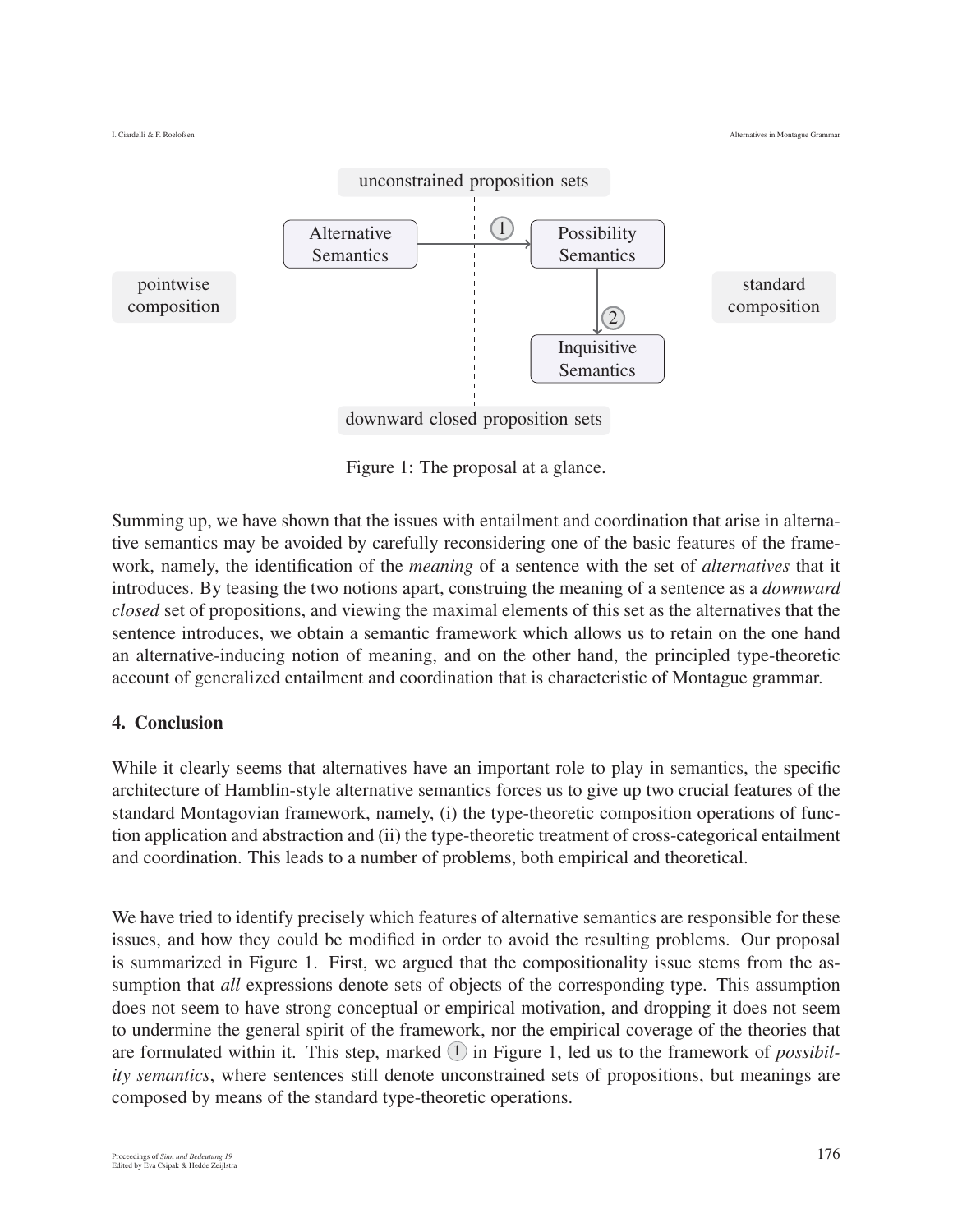However, like alternative semantics, possibility semantics still faces the entailment issue, which also leads to problems in the treatment of conjunction. We argued that this issue stems from the assumption that the meaning of a sentence is *identical with* the set of alternatives that it introduces. Once again, this assumption does not seem strictly necessary, neither from a conceptual point of view nor from an empirical one. Conceptually, there is another natural perspective on sentential meanings, motivated in recent work on inquisitive semantics, under which they are construed as sets of propositions that are *downward closed*. Empirically, all that is required for applications is that the meaning of a sentence *determine* a set of alternatives. If the meaning of a sentence is a downward closed set of propositions, the maximal elements of this set are naturally viewed as the alternatives that it introduces. This step, marked  $(2)$  in Figure 1, resolves the entailment issue: the general type-theoretic notion of entailment is recovered, and conjunction and disjunction can again be treated as *meet* and *join* operations w.r.t. entailment. Notice that the two proposed steps are independent, that is, one of them could in principle be adopted without the other.

The resulting framework retains a fine-grained notion of meaning, which associates with every sentence a set of alternatives, but has a much more solid type-theoretic foundation than Hamblinstyle alternative semantics: as in the usual Montagovian framework, meanings are composed by means of the standard type-theoretic composition rules, and compared by means of the standard notion of entailment as meaning inclusion. In this way, the empirical coverage of the analyses formulated in alternative semantics is preserved, while the problematic predictions stemming from the observed framework issues are avoided.

#### References

- Aloni, M. (2007). Free choice, modals and imperatives. *Natural Language Semantics 15*(1), 65– 94.
- Alonso-Ovalle, L. (2006). *Disjunction in Alternative Semantics*. Ph. D. thesis, University of Massachusetts, Amherst.
- Charlow, S. (2014). *On the semantics of exceptional scope*. Ph. D. thesis, New York University.
- Chierchia, G., D. Fox, and B. Spector (2009). Hurford's constraint and the theory of scalar implicatures: evidence for embedded implicatures. In *Presuppositions and implicatures*, pp. 47–62. MIT Press Cambridge, MA.
- Ciardelli, I., J. Groenendijk, and F. Roelofsen (2012). Inquisitive semantics. NASSLLI lecture notes, available via www.illc.uva.nl/inquisitivesemantics.
- Ciardelli, I., J. Groenendijk, and F. Roelofsen (2013). Inquisitive semantics: a new notion of meaning. *Language and Linguistics Compass 7*(9), 459–476.
- Groenendijk, J. and M. Stokhof (1984). *Studies on the Semantics of Questions and the Pragmatics of Answers*. Ph. D. thesis, University of Amsterdam.

Hamblin, C. L. (1973). Questions in Montague English. *Foundations of Language 10*(1), 41–53.

Hurford, J. (1974). Exclusive or inclusive disjunction. *Foundations of Language 11*(3), 409–411.